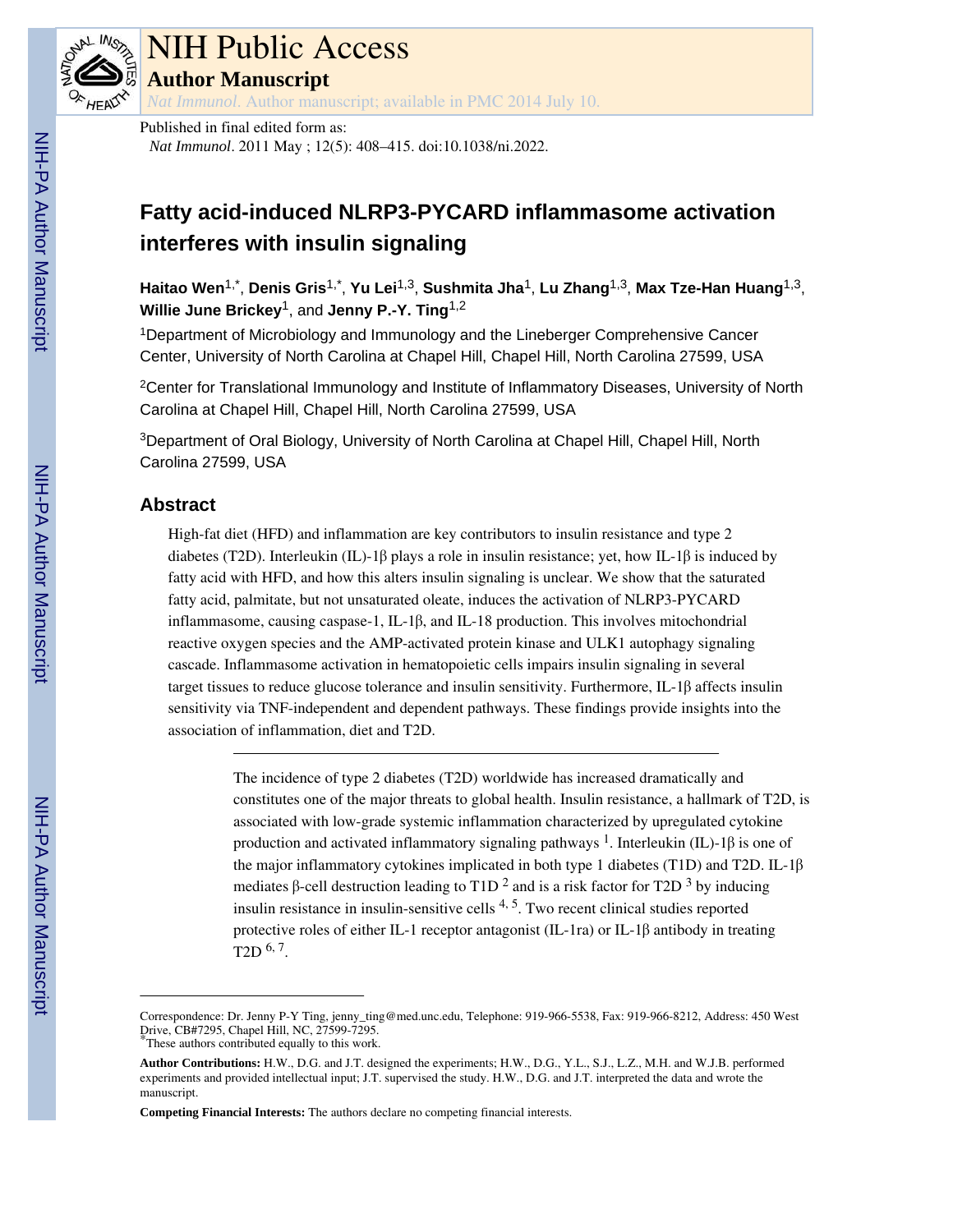Despite evidence for the role of inflammatory mediators in insulin resistance, less is known about how these inflammatory mediators are generated. Recent studies implicate high levels of glucose  $8$  and islet amyloid polypeptide (IAPP)  $9$  as key inducers of IL-1 $\beta$  generation and NLRP3 (NLR pyrin domain containing 3)  $10$  inflammasome activation within the pancreas. However, IL-1β-induced islet β-cell dysfunction and apoptosis result after disease has already progressed from an initial insulin resistance condition to  $T2D<sup>11</sup>$ . Therefore, these studies cannot explain how IL-1β is generated during the early insulin resistance phase before T2D occurs.

The consumption of a high-fat diet (HFD) is an important contributing factor to T2D. Since free fatty acids (FFAs) in plasma are elevated in T2D patients as well as diabetic animals <sup>12</sup>, FFAs have been proposed to promote inflammatory responses by directly engaging toll-like receptors (TLR) and inducing NF-κB-dependent production of inflammatory cytokines such as TNF and IL-6  $^{13, 14}$ . In addition to TLRs, members of the NLR family play important roles in both innate and adaptive immunity, but their roles in response to FFAs have not been investigated <sup>15</sup>. Several NLR molecules including NLRP3, along with apoptotic speck protein containing a caspase recruitment domain (ASC; also called PYCARD) and procaspase-1, form molecular platforms called the inflammasome, which mediates the catalytic activation of caspase-1, followed by the cleavage and release of proinflammatory cytokines IL-1 $\beta$  and IL-18<sup>-16, 17</sup>. Inflammasome activators include certain pathogens, endogenous markers of cellular damage (ATP and uric acid), and exogenous stress-inducing reagents (alum, asbestos and silica). In this study, we tested the working model in which FFA activates inflammasome-dependent IL-1β secretion from myeloid cells, and whether this IL-1β release impairs the physiological functions of insulin in multiple insulin target organs.

#### **Results**

#### **Palmitate activates the NLRP3-PYCARD inflammasome**

The production of mature caspase-1 that is necessary for the processing and production of IL-1β and IL-18 requires two signals: first, the transcription and translation of pro-IL-β and pro-IL-18 can be achieved by priming macrophages with a number of stimuli, including lipopolysaccharide (LPS) (Supplementary Fig. 1). A second signal is required to activate the inflammasome to cause the autocatalytic cleavage of procaspase-1 to caspase-1. Palmitate (PA) is one of the most abundant saturated fatty acids in plasma and is significantly elevated following a HFD  $12$ . We tested if PA could serve as the second signal by exposing cells to LPS and then to PA conjugated with fatty acid-free bovine serum albumin (PA-BSA). This conjugation is needed to increase PA solubility. PA-BSA, but not BSA, induced IL-1 $\beta$  from wild-type (WT) bone marrow-derived macrophages (BMMs) (Fig. 1a). Without LPS, PA-BSA-treated macrophages did not induce IL-1β supporting the two-signal hypothesis of inflammasome activation. PA-BSA-induced IL-1β and IL-18 secretion was also dosedependent (Fig. 1b, c). In contrast to IL-1β, IL-6 production was not significantly increased by PA-BSA (Fig. 1d), indicating specificity of the PA effect 18. PA-BSA failed to induce IL-1β or IL-18 in *Nlrp3* (*Nlrp3*−/−), *Pycard* (*Pycard*−/−) or *caspase-1* (*Casp1*−/−) deficient macrophages, while another NLR gene, *Nlrc4*, had no effect (Fig. 1e, f). Peritoneal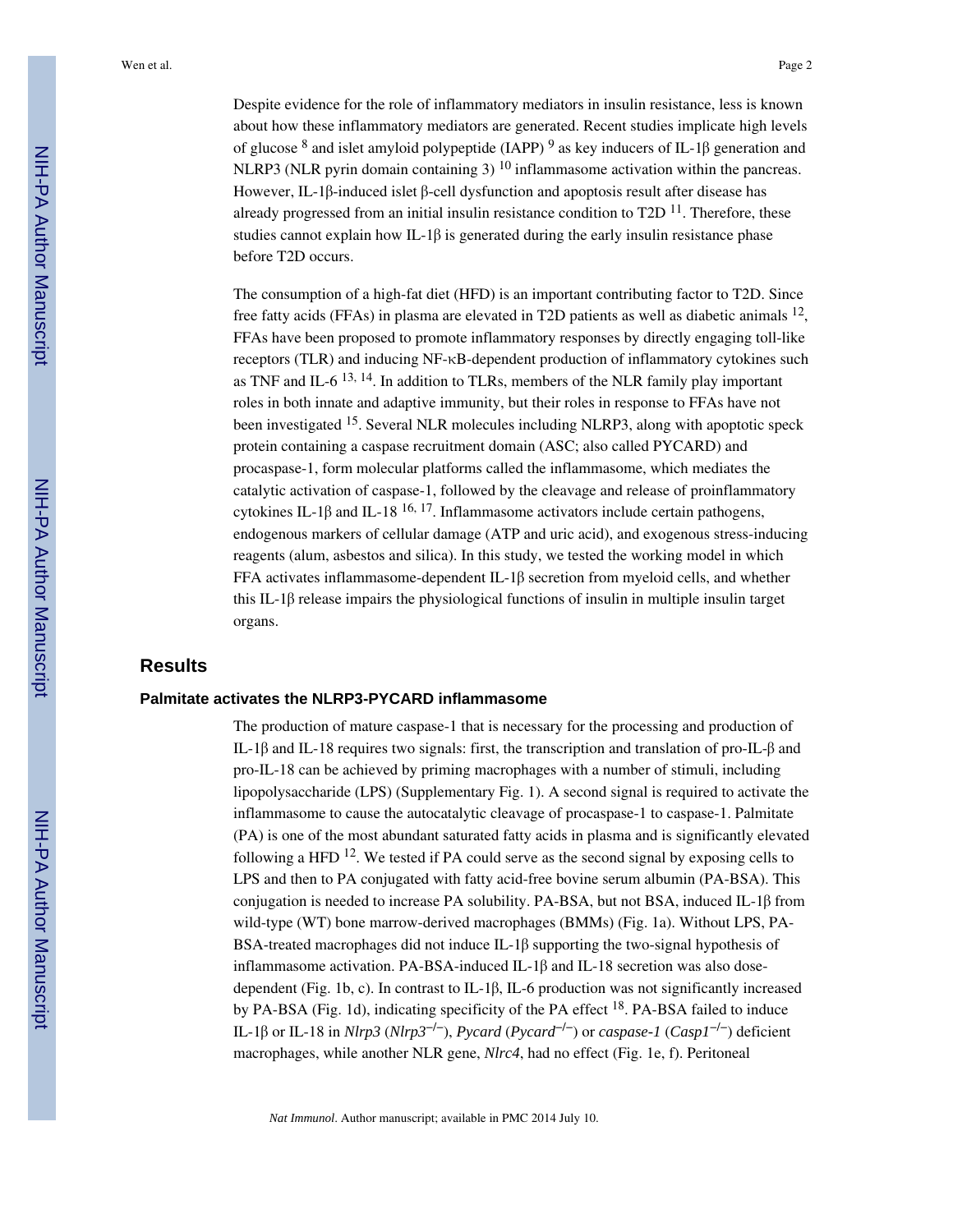macrophages and bone marrow-derived dendritic cells (BMDC) produced a similar outcome (Supplementary Fig. 2). The pan-caspase inhibitor zVAD or caspase-1 specific inhibitor zYVAD abolished PA-BSA-induced IL-1β release (Fig. 1g) and caspase-1 deficient (*Casp1*−/−) cells did not produce IL-1β in response to PA-BSA (Fig. 1h). In contrast to IL-1β release upon PA stimulation, TNF production by WT, *Nlrp3*−/−, *Pycard*−/− or *Casp1*−/− macrophages was indistinguishable (Fig. 1i).

To biochemically assess inflammasome activation, the cleavage maturation of pro-IL-1β and procaspase-1 was assayed by immunoblot analysis. LPS or PA-BSA alone did not cause procaspase-1 and pro-IL-1β processing to their mature forms, but the two combined did (Fig. 2a). Mature IL-1β and caspase-1 were not observed in *Nlrp3*−/− and *Pycard*−/− BMMs (Fig. 2a), but were observed in *Nlrc4*−/− cells (Fig. 2b). These results indicate that PAinduced inflammasome is dependent on NLRP3 and PYCARD. To determine the effect of unsaturated fatty acid, WT BMMs were treated with LPS followed by 0.5 mM oleate to match the dosage of PA used. IL-1β, IL-6 and TNF were not enhanced by LPS plus oleate (Supplementary Fig. 3).

#### **Inflammasome activation involves AMPK-ROS signaling**

Reactive oxygen species (ROS) has an essential role in inflammasome activation <sup>17</sup>. Treatment of macrophages with PA-BSA and LPS also induced ROS activation, and this was inhibited by (2*R*,4*R*)-4-aminopyrrolidine-2,4-dicarboxylate (APDC), a ROS inhibitor (Fig. 3a). APDC also inhibited PA-BSA induced IL-1β release (Fig. 3b) and caspase or IL-1β cleavage (Fig. 3c) in a dose-dependent manner as assessed by ELISA and immunoblot analysis. Another ROS inhibitor, *N*-acetyl-cysteine (NAC), and an NAPDH oxidase inhibitor, diphenylene iodonium (DPI), also inhibited IL-1β secretion in response to LPS plus PA-BSA (Fig. 3d).

The adenosine monophosphate-activated protein kinase (AMPK) has emerged as an essential mediator of fatty acid metabolism  $19$ , and it suppresses ROS production by inhibiting the expression and function of nicotinamide adenine dinucleotide phosphate (NADPH) oxidase 20. AMPK has also been shown to play an anti-inflammatory role in macrophages 21. Thus we tested if AMPK played a role during inflammasome activation by PA. We first assessed AMPK activation upon dual treatment of macrophages with PA-BSA and LPS. PA-BSA or LPS alone had little effect, while the two together decreased phosphorylation of the AMPK  $\alpha$  subunit (Fig. 4a). To assess if reduced AMPK activity leads to ROS generation, AMPK activity was enhanced with a widely used pharmacological AMPK activator, 5-aminoimidazole-4-carboxamide ribonucleoside (AICAR)  $^{21}$ . AICAR reduced PA-BSA and LPS-induced ROS generation (Fig. 4b), suggesting that AMPK negatively controls ROS levels downstream of PA-BSA and LPS treatment.

Since ROS was required for inflammasome activation by PA (Fig. 3), and AMPK reduced PA-induced ROS generation, we next tested if AMPK played a role in PA-induced inflammasome activation. AICAR significantly decreased PA-induced IL-1 $\beta$  release (Fig. 4c), without affecting the levels of IL-6 (Fig. 4d). In agreement with the latter observation, the concentration of AICAR used did not cause cytotoxicity (not shown). Immunoblot analyses showed that AICAR reduced the processing of pro-caspase-1 and pro-IL-1β (Fig.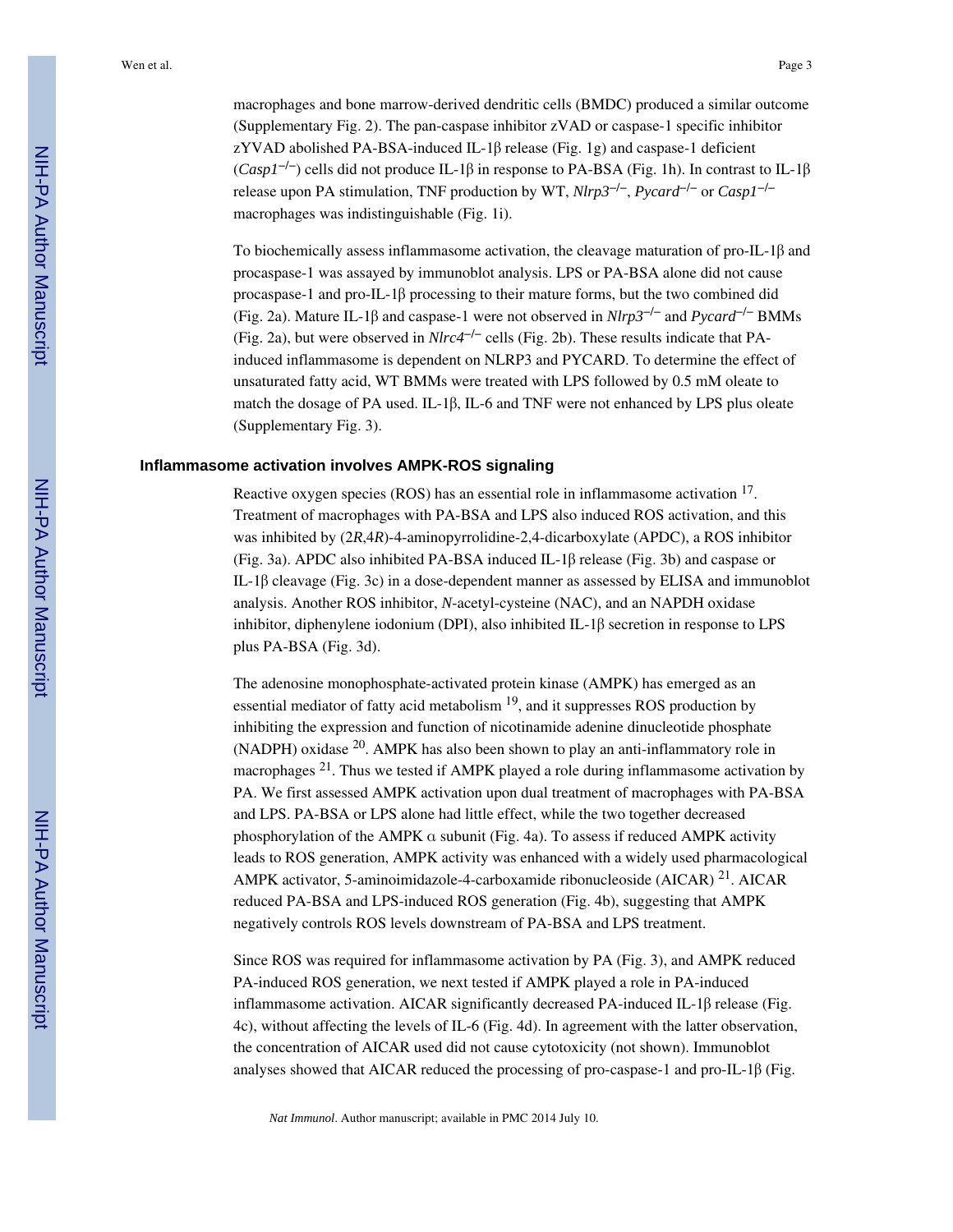4e). Samples treated with AICAR showed enhanced phosphorylation of acetyl CoA carboxylase (ACC), a well-defined substrate of AMPK, at Ser79, indicating that AICAR had the expected effect on the AMPK pathway.

As an alternate to the pharmacological approach to analyze AMPK, macrophages were transfected with a constitutively active (CA)  $\alpha$ 1 subunit of AMPK <sup>22</sup>. In agreement with the observation of others that primary macrophages were difficult to transfect, only 46% of the BMM were transfected as determined by the expression of the green fluorescent protein (GFP) encoded by a plasmid (Fig. 4f). Despite this suboptimal level of transfection efficiency, introduction of CA-AMPK α1 decreased IL-1β secretion by 50% (Fig. 4g). Together, these findings reveal an AMPK-ROS signaling axis that regulates NLRP3- PYCARD-caspase-1 inflammasome activation in response to PA stimulation.

In contrast to a role for AMPK in suppressing PA-BSA-induced IL-1β production, activation of AMPK with AICAR did not affect IL-1β release in the presence of ATP, nigericin or alum, suggesting a specific role of AMPK inactivity in PA-mediated inflammasome activation (Supplementary Fig. 4a). AICAR also did not affect IL-6 production in response to these same activators (Supplementary Fig. 4b). We further tested the role of previously identified factors that activate the NLRP3 inflammasome during PA treatment 17. Potassium  $(K^+)$  efflux is an important upstream step for NLRP3 inflammasome activation  $^{17}$ . In the presence of high K<sup>+23</sup>, PA-induced IL-1β release was completely abolished, suggesting K<sup>+</sup> efflux is needed for PA-induced inflammasome activation (Supplementary Fig. 4c). In contrast, the actin polymerization inhibitor cytochalasin D which affects phagocytosis, abolished IL-1β release stimulated by alum  $^{23}$ , but not by PA (Supplementary Fig. 4d). Lysosome inhibitors (bafilomycin A, chloroquine and ammonium chloride) attenuated IL-1β release induced by the bacterium *Francisella tularensis* <sup>24</sup>, but not by PA (Supplementary Fig. 4e, f). Deficiency in ATP receptor P2X7R abolished ATP-induced IL-1β release, but did not affect PA-induced IL-1β release (Supplementary Fig. 4g). Therefore, PA-induced inflammasome activation involves potassium efflux, but not a cytochalasin D-sensitive, lysosomal pathway or P2X7R.

#### **PA affects autophagy and mitochondrial ROS via AMPK**

Our results indicate that PA-induced inflammasome exhibits several features that are distinct from inflammasome activation by pathogens or damage-associated molecular patterns (DAMPs) and uniquely utilizes the AMPK pathway. Thus we further explored the mechanism of inflammasome activation that lies downstream of decreased AMPK phosphorylation and activity during PA plus LPS treatment. Recent studies of the inflammasome in myeloid cells suggest that inhibition of autophagy by pharmacological inhibitor or autophagy-related gene deletion results in mitochondrial ROS generation that activates the NLRP3 inflammasome  $25$ ,  $26$ . Studies in fatty acid metabolism in non-immune cells identified AMPK as a positive regulator of autophagy which directly phosphorylates and activates unc-51-like kinase 1 (ULK1), the mammalian homologue of autophagy-related 1 (Atg1)  $^{27,28}$ , which is essential for autophagosome formation  $^{29}$ . Blockage of autophagy during metabolism can lead to increased ROS. Thus ROS activation and autophagy are similarly evoked in both inflammasome activation in myeloid cells and fatty acid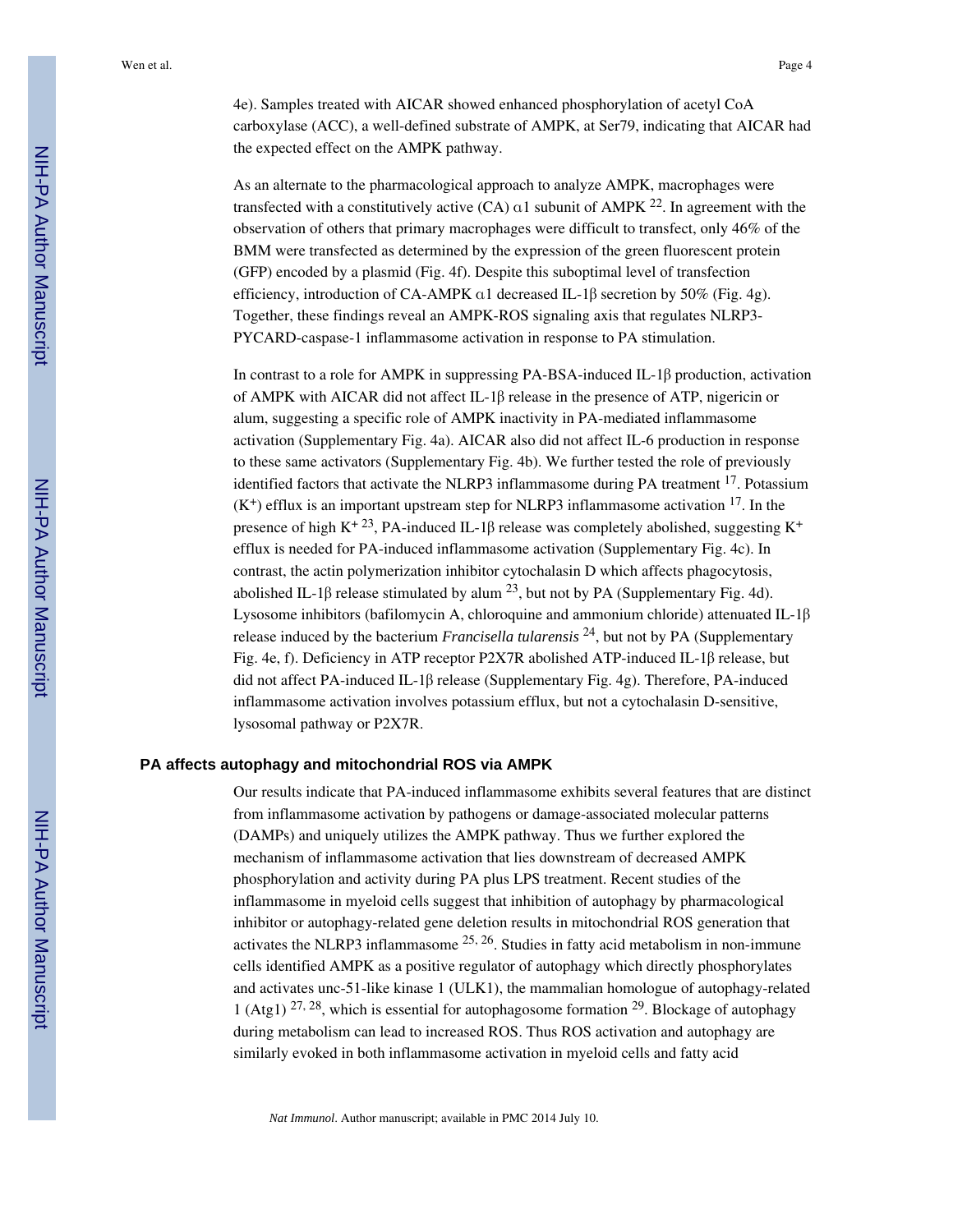metabolism in non-immune cells. The following experiments assessed if fatty acid affected autophagy and mitochondrial ROS in macrophages, which would be expected to cause inflamamsome activation, and whether AMPK regulated these two events.

We first tested if reduced AMPK activity caused by PA plus LPS treatment led to attenuated autophagy and mitochondrial ROS generation. During autophagy, light chain 3 (LC3) is converted from a cytosolic form (LC3-I) to a lapidated, membrane-associated form (LC3-II) and displays a punctate appearance  $30$ . We measured autophagosome formation by monitoring LC3B conversion by immunoblot, punctate appearance by immunofluoresence staining, and direct observation of autophagosomes by transmission electron microscopy (TEM). LC3B-II was normalized to  $\beta$ -actin as the preferred way of measuring autophagy  $30$ . LPS treatment increased LC3B-II level relative to β-actin (Fig. 5a), promoted endogenous LC3B punctate staining (Fig. 5b), and resulted in more autophagosomes (Fig. 5c), indicating that LPS induced autophagy, in agreement with a previous study 31. In contrast, LPSenhanced autophagosome formation was reversed by PA treatment (Fig. 5a-c). Chloroquine, a widely used protease inhibitor, could not restore PA-decreased LC3B-II level (Fig. 5a), suggesting that PA-decreased autophagic activity is due to a decreased autophagosome synthesis, but not an increased degradation of autophagic substrates inside the autolysosome <sup>29</sup>.

Since reduction of LC3B-II upon LPS plus PA stimulation was accompanied by decreased phosphorylation of AMPK α subunit (Fig. 5a), we determined whether AMPK regulated autophagic activity. AICAR, which enhanced the phosphorylation of AMPK and its downstream target molecule ACC (Fig. 4e, 5d), increased the punctate appearance of LC3B (Fig. 5b), and the number of autophagosomes (Fig. 5c). It also induced the phosphorylation of ULK1 at serine-467 and serine-555 (Fig. 5d), consistent with recent discovery in nonimmune cell types  $27$ . Importantly, AICAR restored the amount of LC3B-II protein (Fig. 5d). Therefore, PA-induced AMPK inactivation is associated with decreased autophagic activity marked by decreased LC3B-II levels, reduced LC3B punctation and the number of autophagosomes, and reduced ULK1 phosphorylation, all of which could be rescued by the addition of the AMPK agonist, AICAR.

We next assessed if PA signaling through AMPK leads to the accumulation of mitochondrial ROS, which can activate the NLRP3 inflammasome 25, 26. Treatment of BMMs with LPS plus PA significantly increased mitochondrial ROS as evidenced by MitoSox staining, and this was abolished by the AMPK agonist AICAR (Fig. 5e). These data together suggest that PA+LPS inhibited AMPK, which then blocked autophagy but enhanced mitochondrial ROS, both of which are linked to inflammasome activation.

#### **PA-induced IL-1**β **impairs insulin signaling in vitro**

Clinical studies of T2D suggest that elevated free fatty acids and IL-1β in the plasma promote insulin resistance  $32, 33$ . Therefore, we first sought to determine whether PAinduced NLRP3-PYCARD inflammasome-dependent IL-1β production inhibited insulin signaling *in vitro*. Since the liver is one of the major target organs of insulin, we used FL38B, a mouse liver cell line 34, to test insulin signaling *in vitro* as reflected by the phosphorylation of Akt. Both phospho-flow cytometric (Fig. 6a) and immunoblot (Fig. 6b)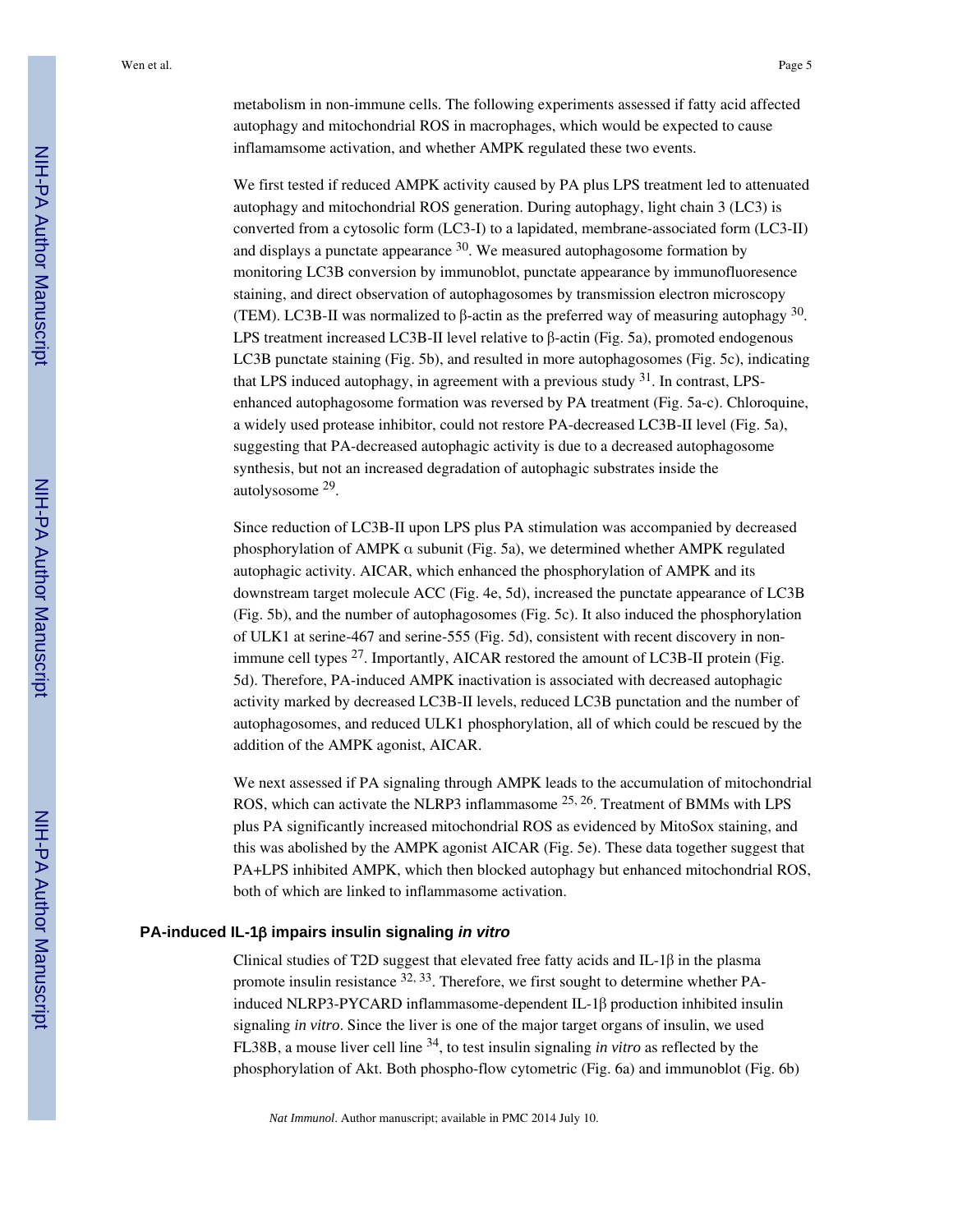analyses using an antibody against phorphorylated Akt showed that IL-1β treatment significantly dampened insulin-induced Akt phosphorylation (Fig. 6a, b). TNF is another proinflammatory cytokine that plays an essential role in obesity-associated chronic inflammation and insulin resistance 35, 36. Indeed, TNF treatment decreased insulin-induced Akt phosphorylation to a comparable extent as IL-1β (Fig. 6b). Both TNF and IL-1β significantly enhanced the phosphorylation of insulin receptor substrate-1 (IRS1) at serine 307 (Fig. 6c), a modification that has been shown to inhibit insulin-induced PI3K-Akt activation, resulting in insulin resistance  $35$ . These findings suggest that both TNF and IL-1 $\beta$ inhibit insulin signaling in an *in vitro* culture system.

To assess the link between NLRP3-PYCARD-caspase-1 inflammasome and insulin signaling, we stimulated LPS-primed WT, *Nlrp3*−/−, *Pycard*−/− or *Casp1*−/− BMMs with PA and collected the supernatant (labeled as CM for conditioned medium, Fig. 6d, e). Treatment of FL38B cells with CM generated from WT BMMs significantly inhibited insulin-induced Akt phosphorylation. However, *Nlrp3*−/−, *Pycard*−/− or *Casp1*−/− CM did not significantly affect insulin-induced Akt phosphorylation, suggesting that NLRP3-PYCARD-dependent soluble factor(s) impaired insulin signaling (Fig. 6d, e). We also observed the same effects as described above when primary hepatocytes isolated from WT mice were used as insulin target cells (Fig. 6f). To assess if the soluble factor in WT CM was IL-1β, Anakinra, an IL-1R antagonist of IL-1 function, was added to WT CM. Anakinra restored insulin signaling as measured by Akt phosphorylation, indicating that IL-1β did contribute to the inhibition of insulin signaling (Fig. 6g). Since *Nlrp3*−/−, *Pycard*−/− or *Casp1*−/− CM did not completely restore insulin-induced Akt phosphorylation, we hypothesized that TNF, which is present in *Nlrp3*−/−, *Pycard*−/− or *Casp1*−/− CM (Fig. 1i), also played a role in inhibiting insulin signaling as shown in Fig. 6b, c. Indeed, whereas blocking either IL-1β by anakinra or TNF by a neutralizing antibody partially restored insulin-induced Akt phosphorylation, blocking both IL-1β and TNF completely restored insulin-induced Akt phosphorylation, indicating that both of these cytokines inhibit insulin signaling (Fig. 6h).

#### **IL-1**β **and TNF cooperatively mediate insulin resistance**

To assess the role of IL-1β *in vivo*, mice were subjected to IL-1β injection, which decreased insulin sensitivity (Fig. 7a). Meanwhile, IL-1β null  $(IIIb^{-/-})$  mice fed with a HFD for 12 weeks did not exhibit insulin resistance (Fig. 7b). These results indicate an important role of IL-1β in the development of insulin resistance in response to HFD. Based on the observation that both IL-1β and TNF impaired insulin signaling *in vitro* (Fig. 6), it is important to determine the individual effect of these two cytokines in insulin resistance *in vivo*. Administration of exogenous IL-1 $\beta$  (1 μg/kg body weight) elevated serum concentration of IL-1β as expected, and this was comparable between WT and *Tnfa*−/− mice (Fig. 7d, left). Administration of IL-1β also elevated serum TNF level in WT mice, in agreement with the known induction of TNF by IL-1β, but it did not elevate TNF in *Tnfa*−/− mice as expected (Fig. 7d, right). In parallel, IL-1β administration induced more severe insulin resistance in WT mice than in similarly treated *Tnfa*−/− mice (Fig. 7c). These results suggest that the absence of elevated TNF in *Tnfa*−/− mice partially improved insulin sensitivity during IL-1β administration. However IL-1β also exerts TNF-independent effects to promote insulin resistance.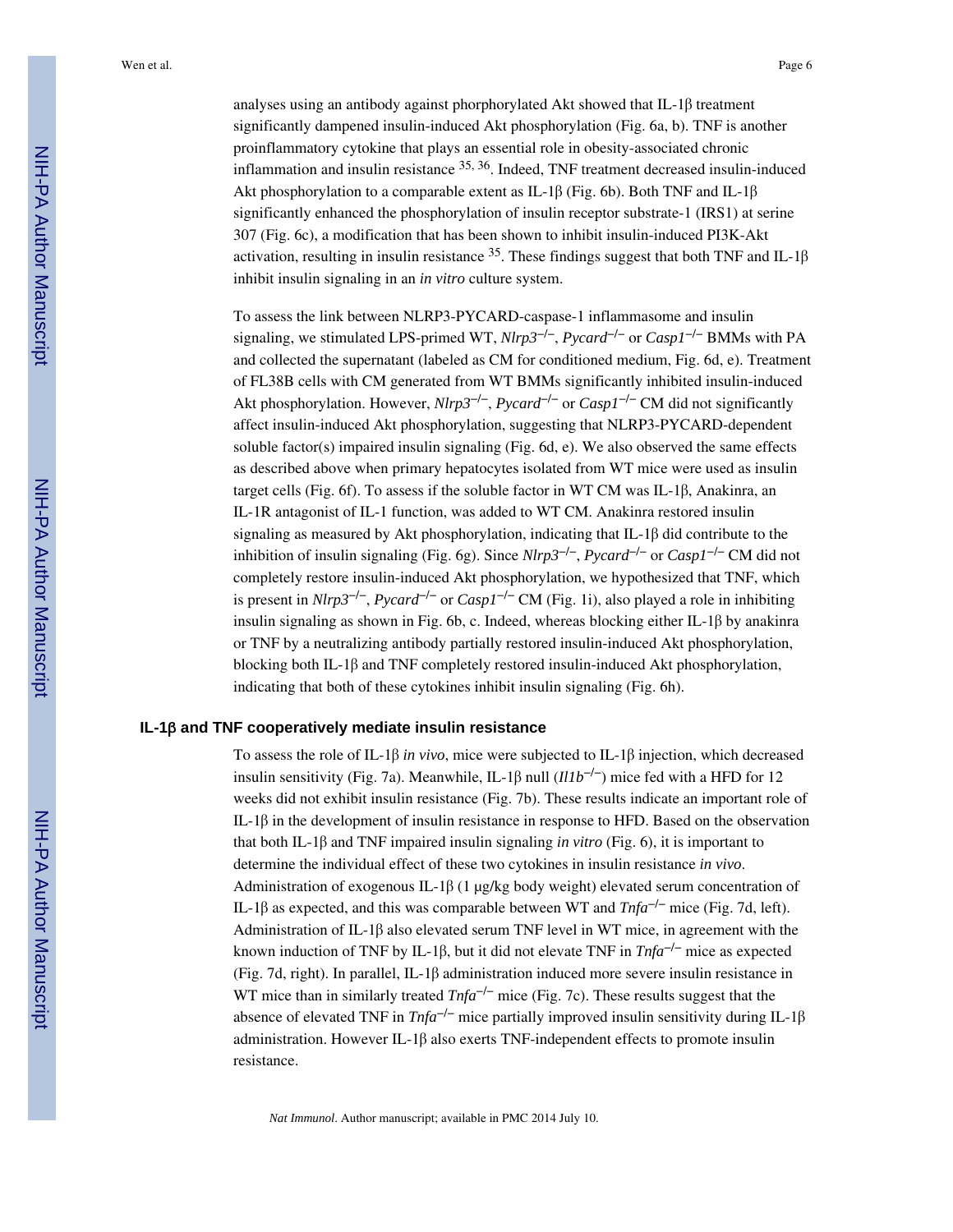#### **NLRP3 Inflammasome promotes insulin resistance in vivo**

As an ultimate test, we determined whether the NLRP3-PYCARD-dependent IL-1β production contributed to insulin resistance *in vivo*. Blood glucose and insulin levels were measured after HFD feeding for 12 weeks. In the fed state, blood glucose (Fig. 8a, left panel) and insulin levels (Fig. 8a, right panel) were significantly lower in *Nlrp3*−/− or *Pycard<sup>-/-</sup>* mice than WT mice, suggesting that the absence of inflammasome components led to improved maintenance of glucose homeostasis and increased insulin sensitivity, respectively. Glucose tolerance tests (GTT) and insulin tolerance tests (ITT) revealed that after regular diet (RD) feeding, glucose metabolism and insulin sensitivity were similar in WT, *Nlrp3*−/− and *Pycard*−/− mice (Supplementary Fig. 5). However, after HFD feeding for 12 weeks, a significant improvement in glucose metabolism and insulin sensitivity was observed in *Nlrp3*−/− (Fig. 8b, c) and *Pycard*−/− mice (Fig. 8d, e). To assess if the insulin resistance effect of the inflammasome was attributed to the bone marrow or stromal compartment, bone marrow chimera experiments were conducted. These results showed that lethally irradiated WT or *Pycard*−/− hosts receiving *Pycard*−/− bone marrow cells exhibited more insulin sensitivity compared to those receiving WT bone marrow cells after HFD feeding for 12 weeks (Fig. 8f). Together, these findings support the initial working model shown in Supplementary Fig. 1 that inflammasome activation in the hematopoietic compartment impairs insulin signaling in insulin target cells through NLRP3-PYCARD.

We next examined the effect of inflammasome on insulin receptor signaling in the three key insulin target tissues, liver, adipose and muscle. Tissues were obtained from mice following insulin administration to assess insulin-induced phosphorylation of insulin receptor (IRβ), insulin receptor substrate-1 (IRS1) and more distally Akt. *Pycard*−/− mice showed increased insulin signaling as shown by a 3.1-fold enhanced phosphorylation of IRβ, a 2.6-fold increase in the tyrosine phosphorylation of IRS1 and a 3.2 fold increase in Akt serine-473 phosphorylation in liver tissue when compared to WT mice after HFD feeding for 12 weeks (Fig. 8g). *Nlrp3*−/− mice showed a similar enhancement in p-Akt (Ser473) in the liver, adipose and muscle tissues, suggesting increased insulin signaling in the key target tissues (Fig. 8h). The mRNA expression of inflammatory cytokines *Tnfa* and *Mcp1* (*Ccl2*) was significantly reduced in livers from *Nlrp3*−/− mice (Fig. 8i) or *Pycard*−/− mice (Fig. 8j) compared to those from WT controls. In summary, these *in vivo* animal experiments suggest that myeloid-derived inflammasome complex promotes inflammatory cytokine production and insulin resistance in a HFD-induced model via reduction of insulin signaling.

One caveat is that the improved insulin sensitivity observed in *Nlrp3*−/− mice after HFD feeding might be associated with alternations in their basic metabolic parameters. To assess this, WT and *Nlrp3*−/− mice were subjected to indirect calorimetric analysis using metabolic cages. The total body weight of male WT and *Nlrp3*−/− mice on either RD or HFD were not different (Supplementary Fig. 6a), which is consistent with a recent study <sup>37</sup>. Magnetic resonance imaging (MRI) analysis revealed similar proportions of fat and lean body mass in HFD-fed WT and *Nlrp3<sup>-/-</sup>* mice (Supplementary Fig. 6b). No significant difference in food intake (Supplementary Fig. 6c), water intake (Supplementary Fig. 6d), or activity (data not shown) was observed between these two groups. Furthermore, nocturnal or diurnal measurements of total energy expenditure were not different between these two groups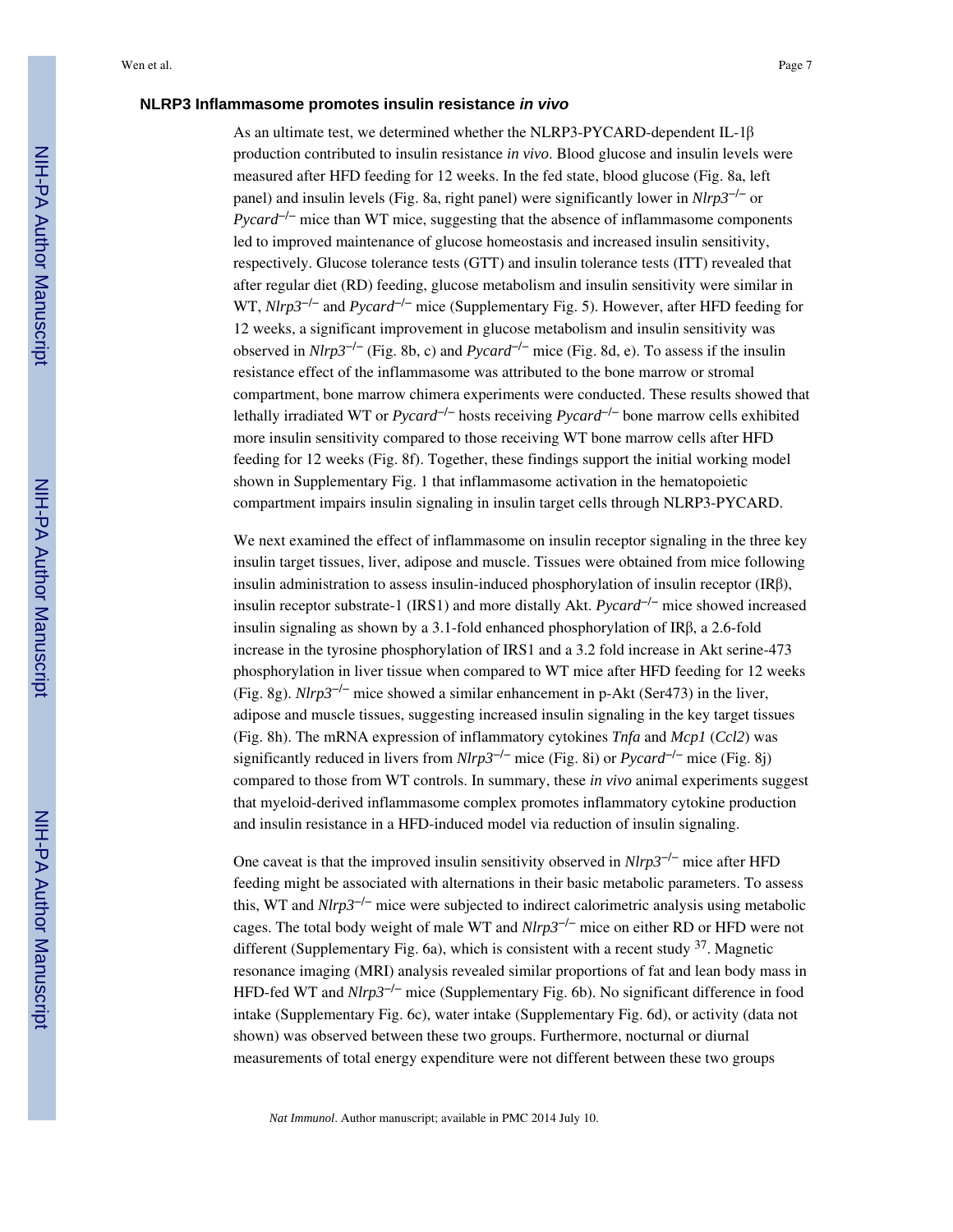(Supplementary Fig. 6e). Therefore no significant difference was observed in the basic metabolic parameters of HFD-fed WT and *Nlrp3*−/− mice.

# **Discussion**

Although several inflammatory cytokines including IL-6<sup>38</sup> and TNF  $36$  have been indicated as important inflammatory and pro-diabetic mediators, anti-inflammation-based therapeutic strategies targeting these two cytokines in insulin resistance and T2D have been suboptimal. In contrast, a recent study indicates a promising therapeutic effect of Anakinra in the treatment of T2D  $<sup>6</sup>$ . Our findings provide mechanistic insights regarding the activation of</sup> the inflammasome by saturated FFAs via an AMPK-ROS signaling axis (Supplementary Fig. 1). The inflammasome products then target host liver cells to reduce IRβ and IRS1 tyrosine phosphorylation and more distal Akt serine phosphorylation that are essential for the proper biological effects of insulin.

In addition to the role described for the inflammasome activation, the role and mechanism of TNF in obesity and insulin resistance have been well described 35, 39. TNF is induced in adipose tissue in conditions of obesity and contributes to the impairment of insulin signaling. Mechanistically, TNF induces serine phosphorylation of IRS1, resulting in impaired signal transduction between insulin receptor and the downstream PI3K-Akt pathway that leads to insulin resistance. However, the endogenous molecule(s) that triggers TNF remains largely unknown. We show here that IL-1 $\beta$  administration leads to elevated TNF and the lack of NLRP3 and PYCARD decreased TNF transcript under HFD. This agrees with other studies under conditions of regular diet that IL-1β signals through MyD88 to induce TNF expression. Therefore, the function of IL-1 $\beta$  in obesity-associated chronic inflammation and insulin resistance involves at least two mechanisms; (a) direct inhibition of insulin signaling in insulin target tissues by serine phosphorylation of IRS1 and (b) indirect induction of insulin resistance by promoting TNF generation.

The development of insulin resistance and T2D has been linked to increased availability of lipids and other nutrients due to over-nutrition. Plasma concentrations of FFAs are elevated in insulin resistance and can predict  $T2D<sup>32</sup>$ . Recent studies have suggested that FFAs induce insulin resistance by participating in lipotoxic responses <sup>40</sup> and chronic inflammatory responses<sup>1</sup>, both of which promote insulin resistance and T2D. Overloaded FFAs directly exerts a lipotoxic effect through an increased level of intracellular lipid metabolites  $41$ . FFAs, particularly saturated fatty acids (SFAs), exhibit proinflammatory effect through their influence on innate immune cells such as macrophages. Previous studies have suggested that FFAs could engage TLR and induce proinflammatory cytokine production <sup>13, 14</sup>. Our findings revealed that FFAs also exert their proinflammatory effects by triggering inflammasome activation and IL-1 $\beta$  cleavage and release. Inflammasome products play an essential role in the impairment of insulin signaling, consistent with the clinical findings indicating that IL-1 $\beta$  antagonist is promising for insulin resistance and T2D  $^6$ .

The uptake of FFAs by cells is mediated by multiple cell membrane proteins such as CD36, fatty acid transport protein and plasma membrane fatty acid binding protein. FFAs then lead to the synthesis of triacylglycerol (TAG), which is a core component of lipid droplet  $^{42}$ .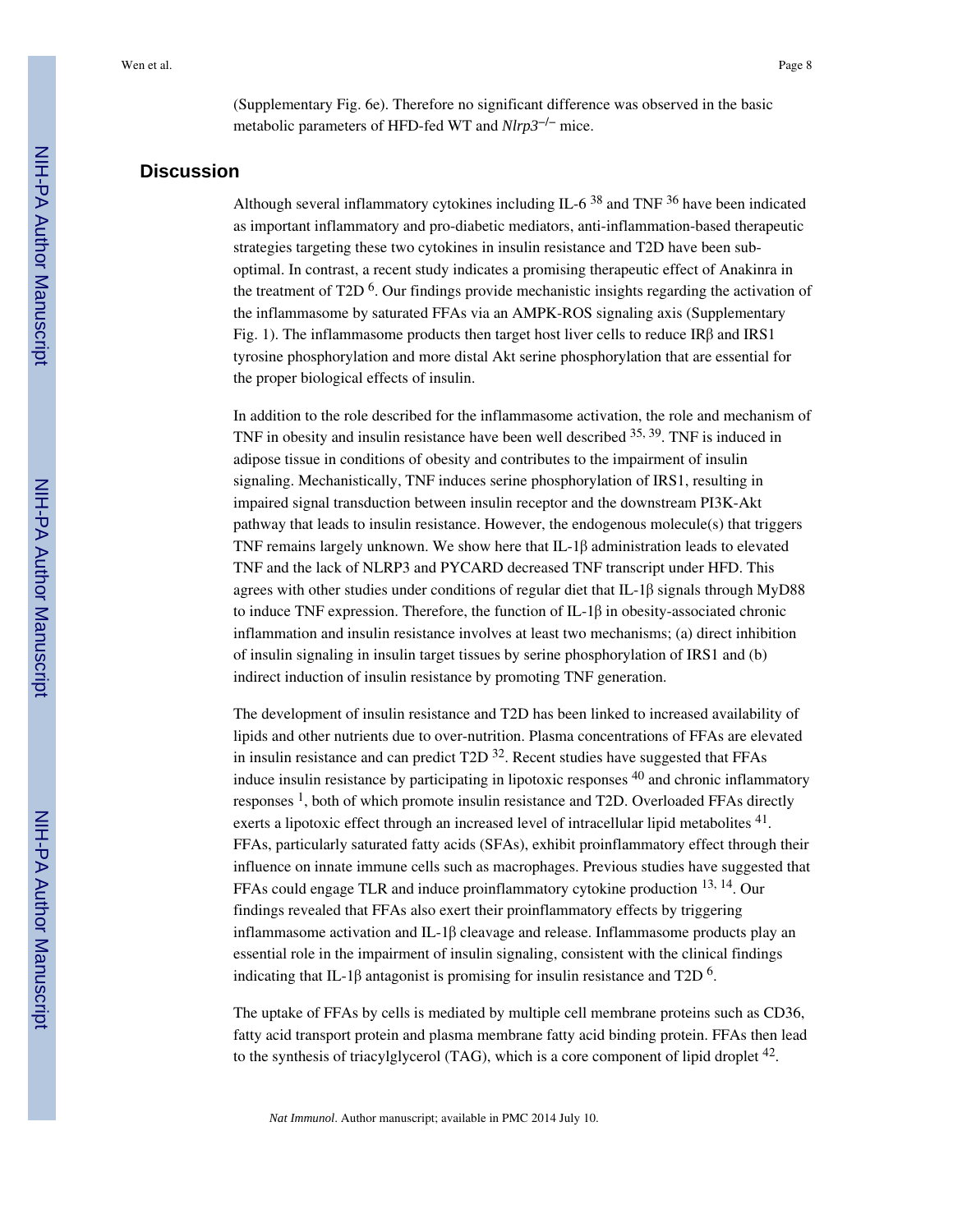Lipid metabolites including ceramide and diacylglycerol (DAG) can activate NAPDH oxidase and enhance ROS generation <sup>40</sup>. FFA-enhanced ROS generation is negatively regulated by AMPK activation, which results in an increased β oxidation of FFAs in mitochondria and decreased overall lipid load inside cells  $^{20}$ . Consistent with these previous studies, this study finds that PA treatment induces ROS generation in a time-dependent manner, which is prevented by a ROS or NAPDH oxidase inhibitor. Enhanced ROS generation is attenuated by the presence of AMPK agonist, suggesting an upstream inhibitory role of AMPK in ROS generation. We further identify that AMPK controls autophagy upon LPS plus PA treatment. Thus, PA-decreased AMPK activity leads to defective autophagy and the accumulation of mitochondrial ROS, presumably by a deficiency in the clearance of dysfunctional mitochondria (mitophagy). Since previous studies have shown that NAPDH oxidase-dependent generation of ROS plays an essential role in NLRP3 inflammasome activation  $17$ , our findings indicate that FFA leads to inflammasome activation and IL-1β release through a novel AMPK-autophagy-ROS signaling pathway. This is different from previous identified NLRP3 inflammasome activating mechanisms, such as those mediated by phagolysosomal pathway (pathogens and exogenous reagents) and P2X7R (ATP) as inhibiting these pathways did not alter inflammasome activation by PA-BSA. Conversely, the AMPK pathway is not involved in inflammasome activation by other conventional agonists of NLRP3 such as ATP, nigericin and alum. This supports the concept that the AMPK-ROS pathway is a more specialized route of inflammasome activation in response to PA.

In addition to ROS, another shared property of inflammasome activation and FFA stimulation that has not been previously appreciated is autophagy. As an intrinsic process that aims to provide energy and maintain cellular homeostasis, autophagy can be activated by a number of stimuli such as bacterial and viral challenge <sup>29</sup>, Although controversy exists <sup>43</sup>, accumulating evidence including the experiment shown in this report, supports the contention that TLR activation can induce autophagy  $31, 44$ , presumably due to an increased energy demand of mounting of an immune response, including enhanced cytokine production and phagocytosis. Since autophagy is activated in response to nutrient-poor conditions, one would hypothesize that over-nutrition inhibits autophagy. Indeed, one report showed defective autophagy in obesity, which exacerbates insulin resistance <sup>45</sup>. Our study suggests a pathway where PA stimulation results in AMPK inhibition, leading to defective autophagy in myeloid cells, which has been shown to activate inflammasome  $25, 26$ .

In summary, this work studies how HFD induces an inflammatory IL-1β response, which then contributes to insulin signaling in key target tissues. Our data show that elevated fatty acid caused by a HFD can activate the NLRP3 inflammasome in macrophages by an AMPK-autophagy-ROS signaling pathway that has not been previously associated with the inflammasome. IL-1β induced by fatty acid prevents normal insulin signaling in multiple insulin target tissues, ultimately resulting in insulin resistance.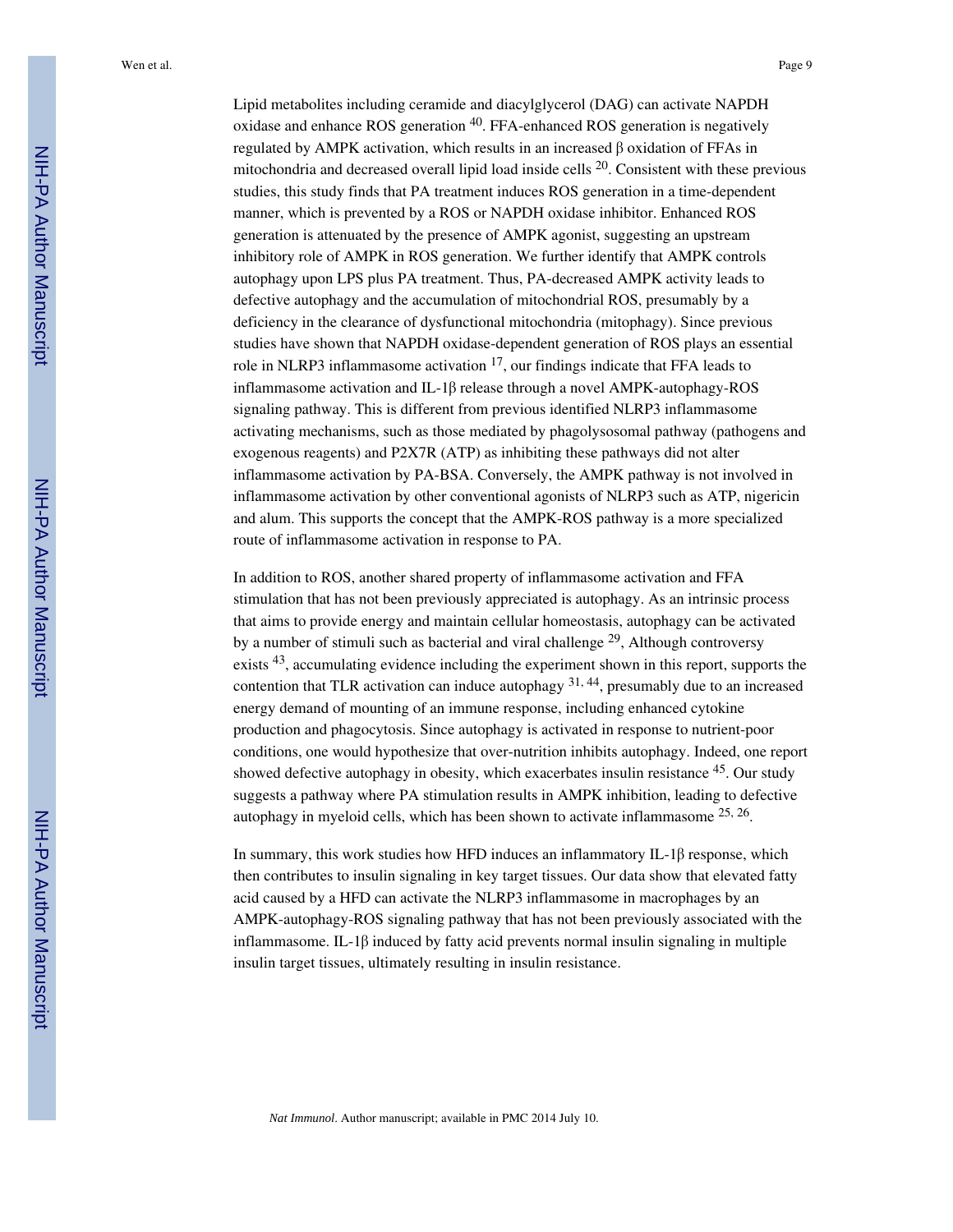# **Online Methods**

#### **Mice**

*Nlrp3*−/−, *Pycard*−/−, *Nlrc4*−/−, *Casp1*−/−, *P2x7r*−/−, *Il1b*−/− have been described 46-49 . C57BL/6 mice and *Tnfa*−/− mice were purchased from Jackson Laboratories. Mice were treated in accordance with the National Institute of Health Guide for the Care and Use of Laboratory Animals and the Institutional Animal Care and Use Committee (IACUC) of the University of North Carolina at Chapel Hill.

#### **Reagents and antibodies**

Recombinant murine IL-1β was from PeproTech. Sodium palmitate, fat acid-free BSA (A8806), *N*-acetyl-<sub>L</sub>-cysteine (NAC), ATP, chloroquine, glucose and insulin for *in vitro* treatment were from Sigma-Aldrich. AICAR, Bafilomycin A1, cytochalasin D and nigericin were from Calbiochem. Ultrapure LPS was from InvivoGen. Z-VAD-fmk, z-YVAD-fmk, APDC and dipheylene iodoinium (DPI) were from ALEXIS Biochemicals. Imject Alum was from Pierce. Human insulin (Novolin) for *in vivo* treatment was from Novo Nordisk. IL-1R antagonist "Anakinra" was from Amgen. TRIzol reagent was from Invitrogen. Antibodies included anti-p-AMPKα (Thr172), anti-AMPKα, anti-p-ACC (Ser79), anti-ACC, anti-p-IRS-1 (Ser307), anti-phosphotyrosine, anti-Akt, anti-p-Akt (Ser473), anti-p-ULK1 (Ser467), anti-p-ULK1 (Ser555), Anti-LC3B (Cell Signaling), anti-caspase-1, anti-insulin receptor β subunit, anti-β-actin (Santa Cruz Biotechnology), anti-IRS1 (Upstate Biotechnology), anti-IL-1β (R&D Systems) and anti-ULK1 (Sigma).

#### **PA-BSA complex preparation**

Sodium palmitate was dissolved in 95% ethanol at 60°C to yield a stock concentration of 10 mM and kept at -20°C. Nitrogen gas was used to completely remove ethanol in palmitate stock solution. Palmitate was then conjugated with fatty acid-free BSA at a 3:1 molar ratio.

#### **Cell culture and stimulation**

BMM and BMDC were generated in the presence of L-929 conditional medium and GM-CSF, respectively. After pretreatment with ultrapure LPS (200 ng/ml) for 3 h, BMM, BMDC or peritoneal macrophages were stimulated with BSA alone or PA-BSA (200 or 500 μM) for 24 h, ATP (2 mM) or nigericin (5  $\mu$ M) for 40 min, or alum (400  $\mu$ g/ml) for 8 hrs, as indicated. In the experiments studying the role of potassium efflux in PA-induced inflammasome activation, BMM were cultured in either low or high potassium media, as previously reported 23. Where indicated, chemical inhibitors were added 30 min before cell stimulation (2.5 h after LPS priming). Supernatant and cell lysate were collected for ELISA and western blot analysis.

#### **Macrophage transfection**

BMM were transfected with empty vector, constitutively active (CA)  $\alpha$ 1 AMPK <sup>22</sup> by using Amaxa Mouse Macrophage Nucleofector Kit according to the Manufacturer's directions (Lonza). The transfection efficiency was determined by flow cytometric analysis of green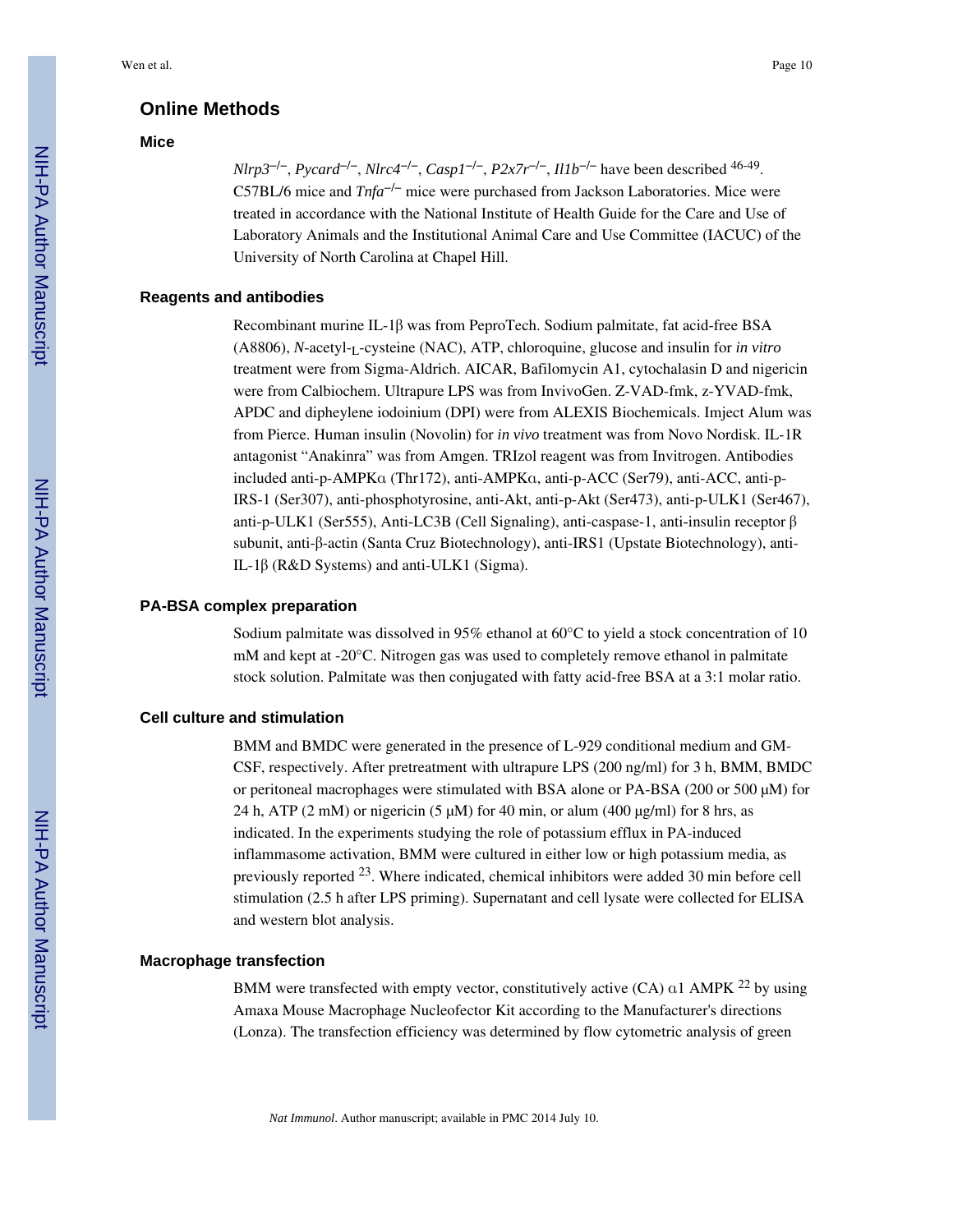fluorescence protein (GFP) by cotransfecting macrophages with pmaxGFP and CA α1 AMPK.

#### **ROS detection**

We assessed the total level of intracellular ROS using the fluoroprobe dihydrorhodamine 123 (DHR, AnaSpec), and mitochondrial ROS using MitoSOX (Molecular Probes). LPSprimed cells were treated with palmitate in the presence or absence of ROS inhibitor APDC. Cells were loaded with 10 μM DHR for 10 min and washed twice with sterile PBS. Secondly, cells were loaded with 5 μM MitoSOX for 15 min. Mean fluorescence intensity (MFI) was determined using a CyAn ADP flow cytometer (DAKO).

#### **Confocal microscopy imaging**

BMMs were seeded on 8-well glass slide (Thermo Fisher Scientific). Cells were left untreated, or treated with either LPS (200 ng/ml) alone or LPS plus PA (0.5 mM) in the absence or presence of AICAR (100 μM) for 24 h. Cells were fixed and permeabilized with 4% paraformaldehyde containing 0.1% Triton-X 100 for 15 min at room temperature, and stained with anti-LC3B antibody overnight at 4°C, followed by the incubation with Alexa Fluor 647 goat anti-rabbit antibody (Invitrogen). Images were acquired with an Olympus FV500 confocal microscope.

#### **Isolation of mouse primary hepatocytes**

Liver was subsequently perfused with 10 ml DPBS and 10 ml DMEM containing collagenase A (0.1%), and was incubated in 0.1% collagenase at 37°C for 30 min with gentle rotation. Cell viability was assessed by the trypan blue staining and was higher than 60%. Hepatocytes were cultured at a density of  $2\times10^6$  cells in DMEM and stimulated as indicated in Figure Legend.

#### **Flow cytometric analysis of phospho-Akt**

Mouse hepatocyte cell line FL38B cells (ATCC CRL2390) were incubated with either 2 ng/ml recombinant murine IL-1β or macrophage conditioned medium in the absence or presence of either IL-1R antagonist anakinra (1 μg/ml) for 24 hrs. Cells were stimulated with insulin (200 nM) for 10 min and were bar-coded using Pacific Orange and Pacific Blue Alexa Fluor succinimidyl estres (Molecular probes) as previously described <sup>50</sup>.

#### **Mouse models**

Male WT, *Nlrp3*−/− and *Pycard*−/− mice, aging at 6-7 weeks of age, were fed with either a regular diet (RD) or a high-fat diet (40% fat calories) (5TJN, TestDiet) and had free access to water and diet. GTT and ITT were conduced at after HFD for 12 and 13 weeks, respectively. For GTT, the mice were fasted overnight (∼16 hours). At 9 am next morning, mice were injected intraperitoneally with glucose solution at a dosage of 1 g/kg body weight. For ITT, the mice were fasted for 6 hrs. Mice were injected intraperitoneally with insulin solution at a dosage of 1 IU/kg body weight. Blood glucose was measured at indicated time points using a FreeStyle Lite glucometer (Abbott).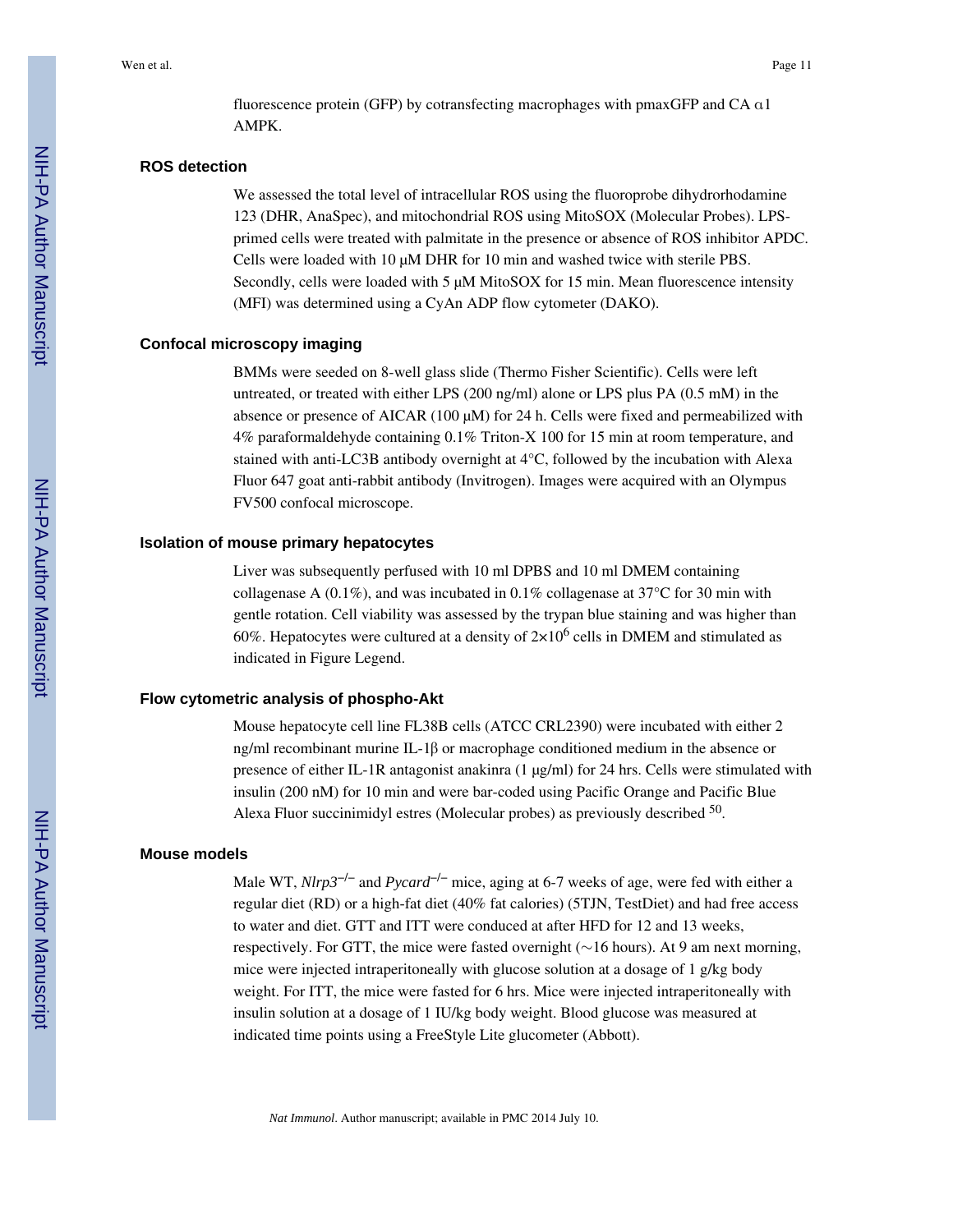#### **Metabolic study**

Six-week old male WT and *Nlrp3*−/− mice were fed with HFD for 12 weeks. Lean and fat body mass were evaluated using an EchoMRI-100 (Echo Medical Systems) according to the manufacturer's instructions. Indirect calorimetry was conducted in the open-circuit indirect calorimeter (TSE Systems) for 48 hrs in the Clinical Nutrition Research Center at the University of North Carolina. Mice were placed individually in the chambers, and readings were taken 24 hrs after acclimation. Measures of food and water intake,  $O<sub>2</sub>$  consumption, CO2 production, and physical activity were obtained.

#### **Statistics**

Statistical analysis was carried out with Prism 5.0 for Macintosh. All data are shown as mean  $\pm$  s.d.. The mean values for biochemical data from each group were compared by Student's *t*-test. Comparisons between multiple time points were analyzed. by repeatedmeasurements analysis of variance (ANOVA) with Bonferroni post-tests. In all tests, *p* values of less than 0.05 were considered statistically significant.

# **Supplementary Material**

Refer to Web version on PubMed Central for supplementary material.

# **Acknowledgments**

We thank Drs. Vishva Dixit, Richard Flavell, Beverly Koller and David Chaplin for gene-deletion mice, Drs. Hang Shi and David Carling for AMPK constructs. We thank Dr. Kunjie Hua from UNC Nutrition Obesity Research Center (NORC) for metabolic studies, and Mrs. Victoria Madden from UNC Microscopy Services Laboratory for TEM analysis. We acknowledge Drs. Lei Li and Shuli Wang for technical support. We thank Drs. Rosalind Coleman and Maureen Su for a careful critique of the manuscript, and Drs. Gökhan Hotamisligil, Lisa Makowski and Jill Suttles for helpful discussions. This work was supported by grant R37-AI029564-17 (J.P-Y.T.) and CA-156330-01 (J.P-Y.T.) from the National Institutes of Health. H. Wen is supported by the Postdoctoral Fellowship of the American Heart Association, Mid-Atlantic Affiliate and Postdoctoral Fellowship of the Cancer Research Institute.

#### **References**

- 1. Hotamisligil GS. Inflammation and metabolic disorders. Nature. 2006; 444:860–867. [PubMed: 17167474]
- 2. Maedler K, et al. Glucose-induced beta cell production of IL-1beta contributes to glucotoxicity in human pancreatic islets. J Clin Invest. 2002; 110:851–860. [PubMed: 12235117]
- 3. Spranger J, et al. Inflammatory cytokines and the risk to develop type 2 diabetes: results of the prospective population-based European Prospective Investigation into Cancer and Nutrition (EPIC)- Potsdam Study. Diabetes. 2003; 52:812–817. [PubMed: 12606524]
- 4. Jager J, Gremeaux T, Cormont M, Le Marchand-Brustel Y, Tanti JF. Interleukin-1beta-induced insulin resistance in adipocytes through down-regulation of insulin receptor substrate-1 expression. Endocrinology. 2007; 148:241–251. [PubMed: 17038556]
- 5. Lagathu C, et al. Long-term treatment with interleukin-1beta induces insulin resistance in murine and human adipocytes. Diabetologia. 2006; 49:2162–2173. [PubMed: 16865359]
- 6. Larsen CM, et al. Interleukin-1-receptor antagonist in type 2 diabetes mellitus. N Engl J Med. 2007; 356:1517–1526. [PubMed: 17429083]
- 7. Mandrup-Poulsen T, Pickersgill L, Donath MY. Blockade of interleukin 1 in type 1 diabetes mellitus. Nat Rev Endocrinol. 2010; 6:158–166. [PubMed: 20173777]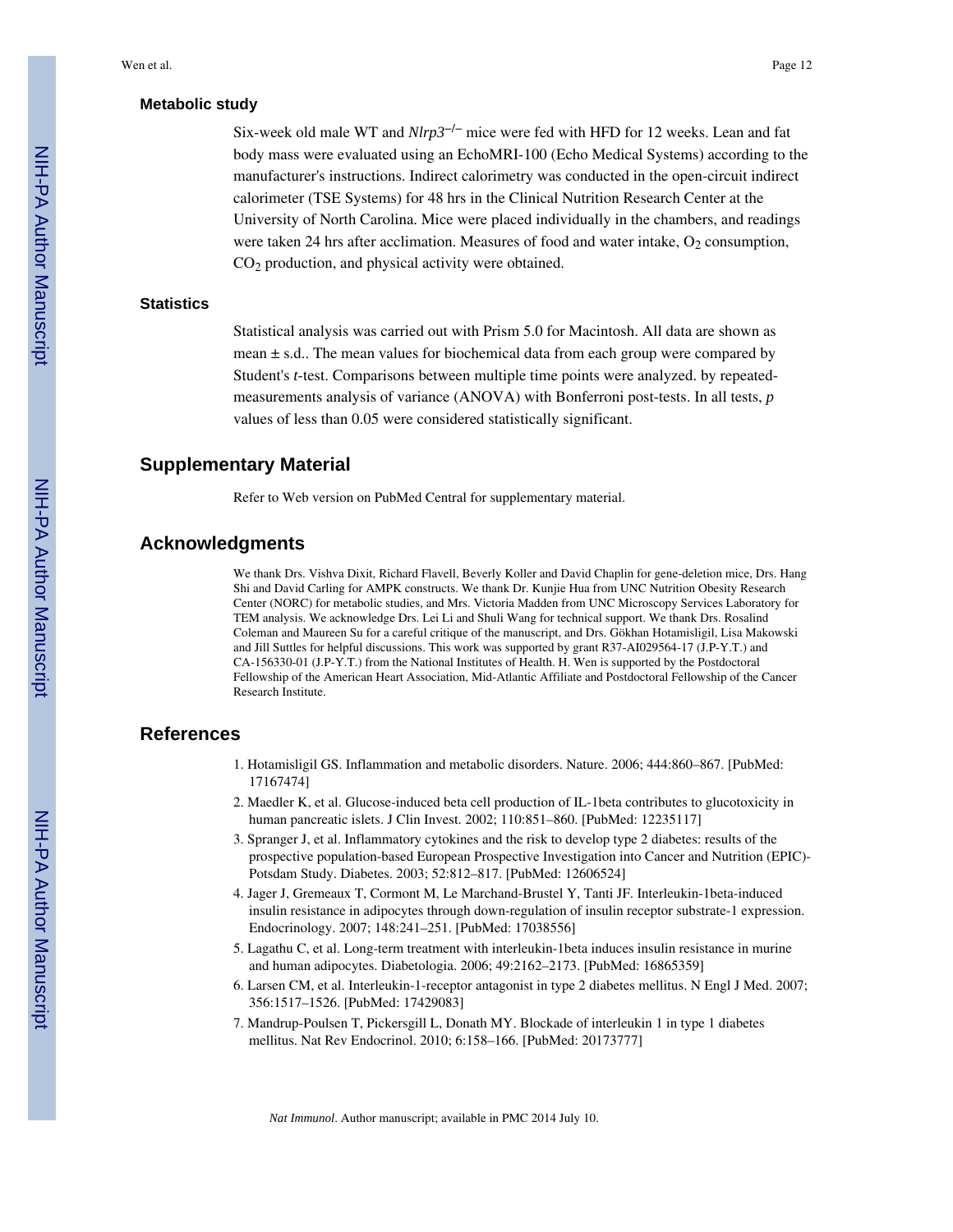- 8. Zhou R, Tardivel A, Thorens B, Choi I, Tschopp J. Thioredoxin-interacting protein links oxidative stress to inflammasome activation. Nat Immunol. 2010; 11:136–140. [PubMed: 20023662]
- 9. Masters SL, et al. Activation of the NLRP3 inflammasome by islet amyloid polypeptide provides a mechanism for enhanced IL-1beta in type 2 diabetes. Nat Immunol. 2010; 11:897–904. [PubMed: 20835230]
- 10. Ting JP, et al. The NLR gene family: a standard nomenclature. Immunity. 2008; 28:285–287. [PubMed: 18341998]
- 11. Ahren B. Islet G protein-coupled receptors as potential targets for treatment of type 2 diabetes. Nat Rev Drug Discov. 2009; 8:369–385. [PubMed: 19365392]
- 12. Boden G. Interaction between free fatty acids and glucose metabolism. Curr Opin Clin Nutr Metab Care. 2002; 5:545–549. [PubMed: 12172479]
- 13. Shi H, et al. TLR4 links innate immunity and fatty acid-induced insulin resistance. J Clin Invest. 2006; 116:3015–3025. [PubMed: 17053832]
- 14. Nguyen MT, et al. A subpopulation of macrophages infiltrates hypertrophic adipose tissue and is activated by free fatty acids via Toll-like receptors 2 and 4 and JNK-dependent pathways. J Biol Chem. 2007; 282:35279–35292. [PubMed: 17916553]
- 15. Ting JP, Duncan JA, Lei Y. How the noninflammasome NLRs function in the innate immune system. Science. 2010; 327:286–290. [PubMed: 20075243]
- 16. Ting JP, Willingham SB, Bergstralh DT. NLRs at the intersection of cell death and immunity. Nat Rev Immunol. 2008; 8:372–379. [PubMed: 18362948]
- 17. Schroder K, Tschopp J. The inflammasomes. Cell. 2010; 140:821–832. [PubMed: 20303873]
- 18. Bauernfeind FG, et al. Cutting edge: NF-kappaB activating pattern recognition and cytokine receptors license NLRP3 inflammasome activation by regulating NLRP3 expression. J Immunol. 2009; 183:787–791. [PubMed: 19570822]
- 19. Steinberg GR, Kemp BE. AMPK in Health and Disease. Physiol Rev. 2009; 89:1025–1078. [PubMed: 19584320]
- 20. Wang S, et al. AMPKalpha2 deletion causes aberrant expression and activation of NAD(P)H oxidase and consequent endothelial dysfunction in vivo: role of 26S proteasomes. Circ Res. 2010; 106:1117–1128. [PubMed: 20167927]
- 21. Yang Z, Kahn BB, Shi H, Xue BZ. Macrophage alpha1 AMP-activated protein kinase (alpha1AMPK) antagonizes fatty acid-induced inflammation through SIRT1. J Biol Chem. 2010; 285:19051–19059. [PubMed: 20421294]
- 22. Woods A, et al. Characterization of the role of AMP-activated protein kinase in the regulation of glucose-activated gene expression using constitutively active and dominant negative forms of the kinase. Mol Cell Biol. 2000; 20:6704–6711. [PubMed: 10958668]
- 23. Eisenbarth SC, Colegio OR, O'Connor W, Sutterwala FS, Flavell RA. Crucial role for the Nalp3 inflammasome in the immunostimulatory properties of aluminium adjuvants. Nature. 2008; 453:1122–1126. [PubMed: 18496530]
- 24. Fernandes-Alnemri T, et al. The AIM2 inflammasome is critical for innate immunity to Francisella tularensis. Nat Immunol. 2010; 11:385–393. [PubMed: 20351693]
- 25. Zhou R, Yazdi AS, Menu P, Tschopp J. A role for mitochondria in NLRP3 inflammasome activation. Nature. 2011; 469:221–225. [PubMed: 21124315]
- 26. Nakahira K, et al. Autophagy proteins regulate innate immune responses by inhibiting the release of mitochondrial DNA mediated by the NALP3 inflammasome. Nat Immunol. 2011; 12:222–230. [PubMed: 21151103]
- 27. Egan DF, et al. Phosphorylation of ULK1 (hATG1) by AMP-Activated Protein Kinase Connects Energy Sensing to Mitophagy. Science. 2011; 331:456–461. [PubMed: 21205641]
- 28. Kim J, Kundu M, Viollet B, Guan KL. AMPK and mTOR regulate autophagy through direct phosphorylation of Ulk1. Nat Cell Biol. 2011; 13:132–141. [PubMed: 21258367]
- 29. Levine B, Mizushima N, Virgin HW. Autophagy in immunity and inflammation. Nature. 2011; 469:323–335. [PubMed: 21248839]
- 30. Klionsky DJ, et al. Guidelines for the use and interpretation of assays for monitoring autophagy in higher eukaryotes. Autophagy. 2008; 4:151–175. [PubMed: 18188003]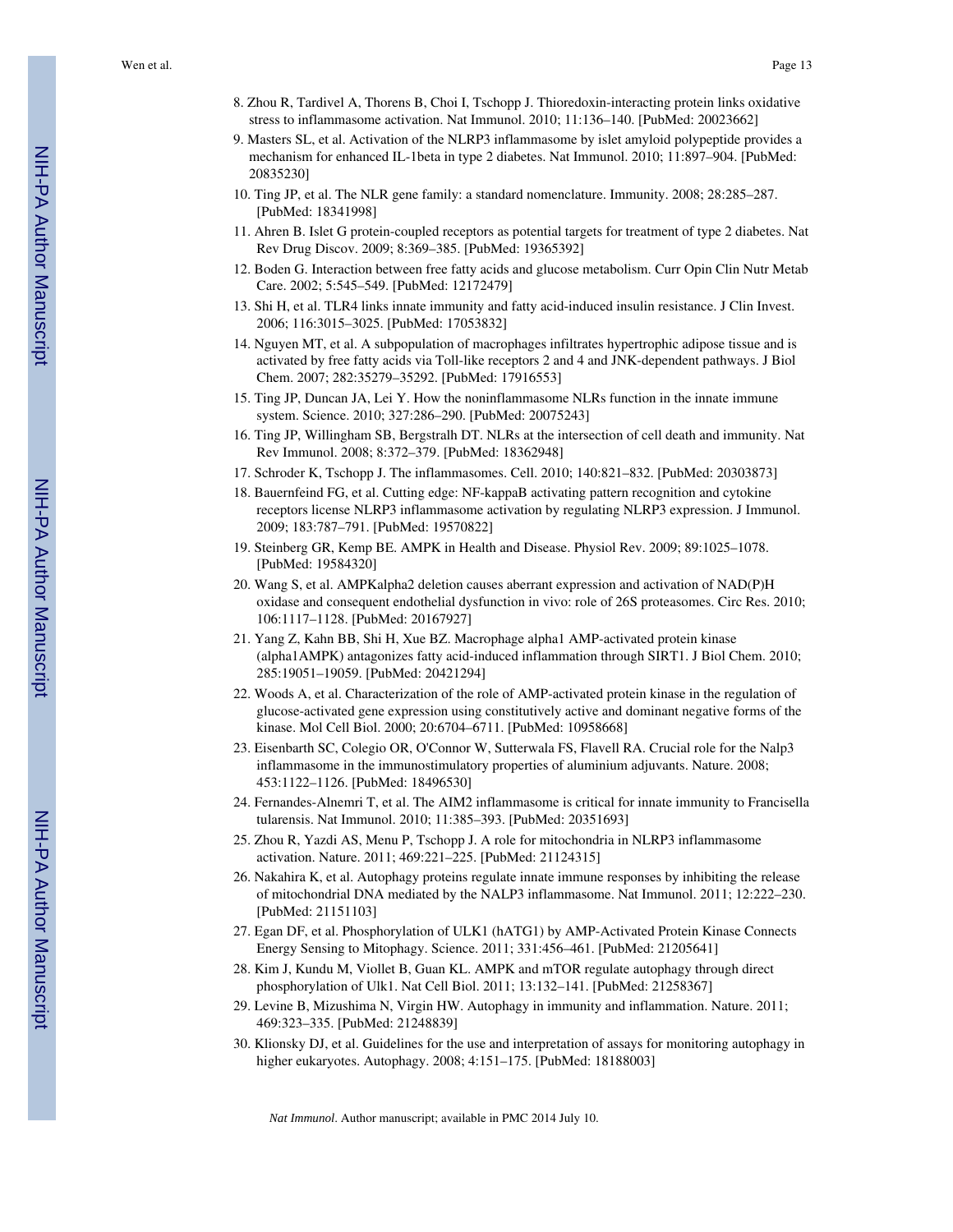- 31. Xu Y, et al. Toll-like receptor 4 is a sensor for autophagy associated with innate immunity. Immunity. 2007; 27:135–144. [PubMed: 17658277]
- 32. Roden M. Mechanisms of Disease: hepatic steatosis in type 2 diabetes--pathogenesis and clinical relevance. Nat Clin Pract Endocrinol Metab. 2006; 2:335–348. [PubMed: 16932311]
- 33. Furuhashi M, Hotamisligil GS. Fatty acid-binding proteins: role in metabolic diseases and potential as drug targets. Nat Rev Drug Discov. 2008; 7:489–503. [PubMed: 18511927]
- 34. Zenewicz LA, et al. Interleukin-22 but not interleukin-17 provides protection to hepatocytes during acute liver inflammation. Immunity. 2007; 27:647–659. [PubMed: 17919941]
- 35. Hotamisligil GS, et al. IRS-1-mediated inhibition of insulin receptor tyrosine kinase activity in TNF-alpha- and obesity-induced insulin resistance. Science. 1996; 271:665–668. [PubMed: 8571133]
- 36. Uysal KT, Wiesbrock SM, Marino MW, Hotamisligil GS. Protection from obesity-induced insulin resistance in mice lacking TNF-alpha function. Nature. 1997; 389:610–614. [PubMed: 9335502]
- 37. Vandanmagsar B, et al. The NLRP3 inflammasome instigates obesity-induced inflammation and insulin resistance. Nat Med. 2011; 17:179–188. [PubMed: 21217695]
- 38. Sabio G, et al. A stress signaling pathway in adipose tissue regulates hepatic insulin resistance. Science. 2008; 322:1539–1543. [PubMed: 19056984]
- 39. Hotamisligil GS, Shargill NS, Spiegelman BM. Adipose expression of tumor necrosis factor-alpha: direct role in obesity-linked insulin resistance. Science. 1993; 259:87–91. [PubMed: 7678183]
- 40. Brookheart RT, Michel CI, Schaffer JE. As a matter of fat. Cell Metab. 2009; 10:9–12. [PubMed: 19583949]
- 41. Savage DB, Petersen KF, Shulman GI. Disordered lipid metabolism and the pathogenesis of insulin resistance. Physiol Rev. 2007; 87:507–520. [PubMed: 17429039]
- 42. Farese RV Jr, Walther TC. Lipid droplets finally get a little R-E-S-P-E-C-T. Cell. 2009; 139:855– 860. [PubMed: 19945371]
- 43. Saitoh T, et al. Loss of the autophagy protein Atg16L1 enhances endotoxin-induced IL-1beta production. Nature. 2008; 456:264–268. [PubMed: 18849965]
- 44. Sanjuan MA, et al. Toll-like receptor signalling in macrophages links the autophagy pathway to phagocytosis. Nature. 2007; 450:1253–1257. [PubMed: 18097414]
- 45. Yang L, Li P, Fu S, Calay ES, Hotamisligil GS. Defective hepatic autophagy in obesity promotes ER stress and causes insulin resistance. Cell Metab. 2010; 11:467–478. [PubMed: 20519119]
- 46. Mariathasan S, et al. Differential activation of the inflammasome by caspase-1 adaptors ASC and Ipaf. Nature. 2004; 430:213–218. [PubMed: 15190255]
- 47. Sutterwala FS, et al. Critical role for NALP3/CIAS1/Cryopyrin in innate and adaptive immunity through its regulation of caspase-1. Immunity. 2006; 24:317–327. [PubMed: 16546100]
- 48. Solle M, et al. Altered cytokine production in mice lacking P2X(7) receptors. J Biol Chem. 2001; 276:125–132. [PubMed: 11016935]
- 49. Shornick LP, et al. Mice deficient in IL-1beta manifest impaired contact hypersensitivity to trinitrochlorobenzone. J Exp Med. 1996; 183:1427–1436. [PubMed: 8666901]
- 50. Krutzik PO, Nolan GP. Fluorescent cell barcoding in flow cytometry allows high-throughput drug screening and signaling profiling. Nat Methods. 2006; 3:361–368. [PubMed: 16628206]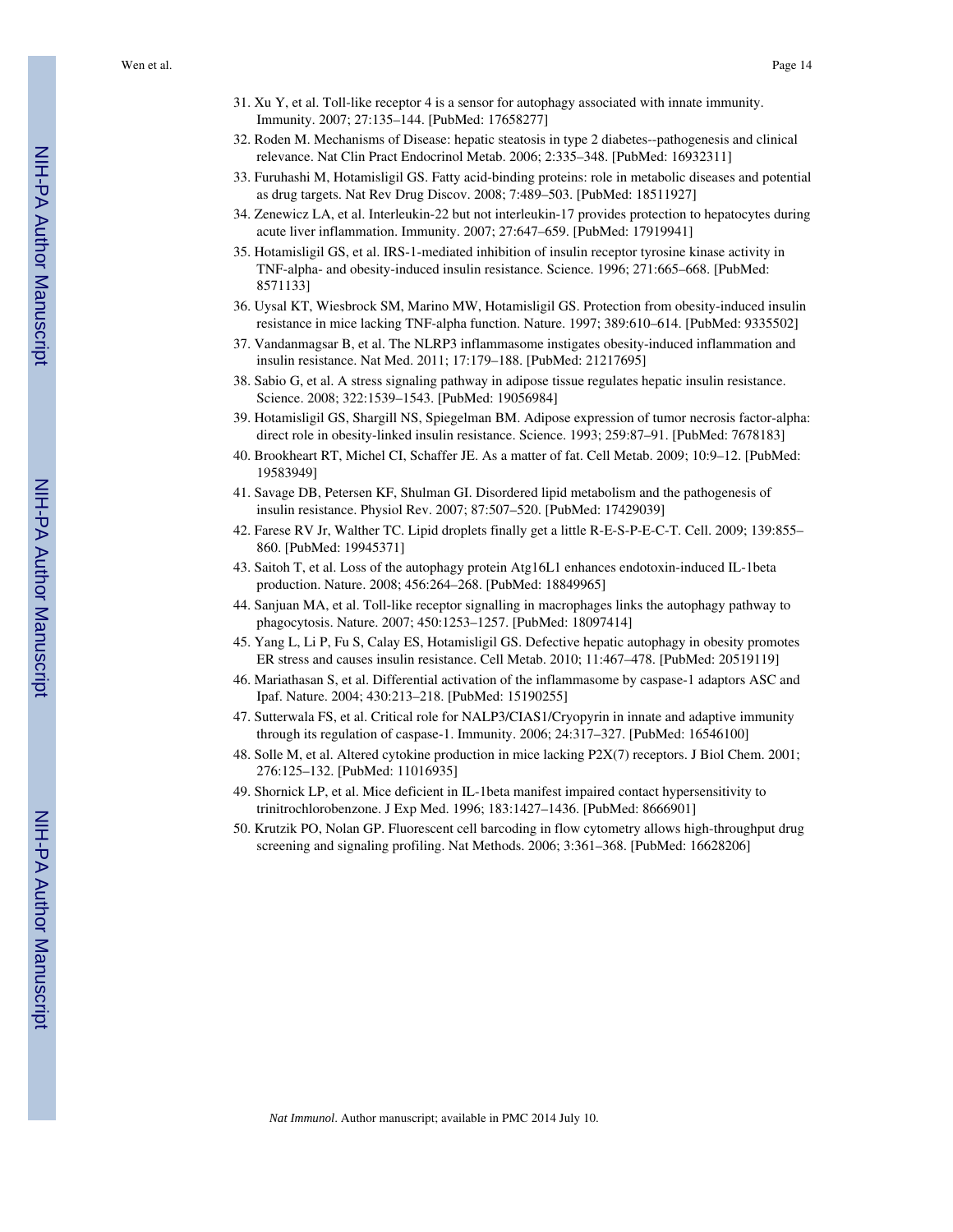Wen et al. Page 15



#### **Figure 1.**

Palmitate activates NLRP3-PYCARD inflammasome. (**a-d**) Resting or LPS-primed bone marrow-derived macrophages (BMMs) were stimulated with palmitate conjugated with BSA (PA-BSA) or BSA control as indicated. ELISA was performed for IL-1β (**b, c**), IL-18 (**d**) and IL-6 (**e**) in supernatants. (**e, f)** Resting or LPS-primed BMM generated from WT, *Nlrp3*−/−, *Pycard*−/− or *Nlrc4*−/− mice were stimulated with PA-BSA as indicated. (**g**) IL-1β ELISA of supernatants from LPS-primed BMM stimulated with PA-BSA in the absence or presence of the pan-caspase inhibitor  $zVAD$  (10  $\mu$ M) or caspase-1 inhibitor  $zYVAD$  (10 μM). (**h**) Resting or LPS-primed BMM generated from WT or *Casp1*−/− mice were stimulated with PA-BSA, BSA control, ATP (2 mM) or nigericin (5 μM). (**i**) Resting or LPS-primed BMM generated from WT, *Nlrp3*−/−, *Pycard*−/− or *Casp1*−/− mice were stimulated with PA-BSA as indicated. Values in **a-i** are expressed as mean ± s.d., and the results are representative of three independent experiments.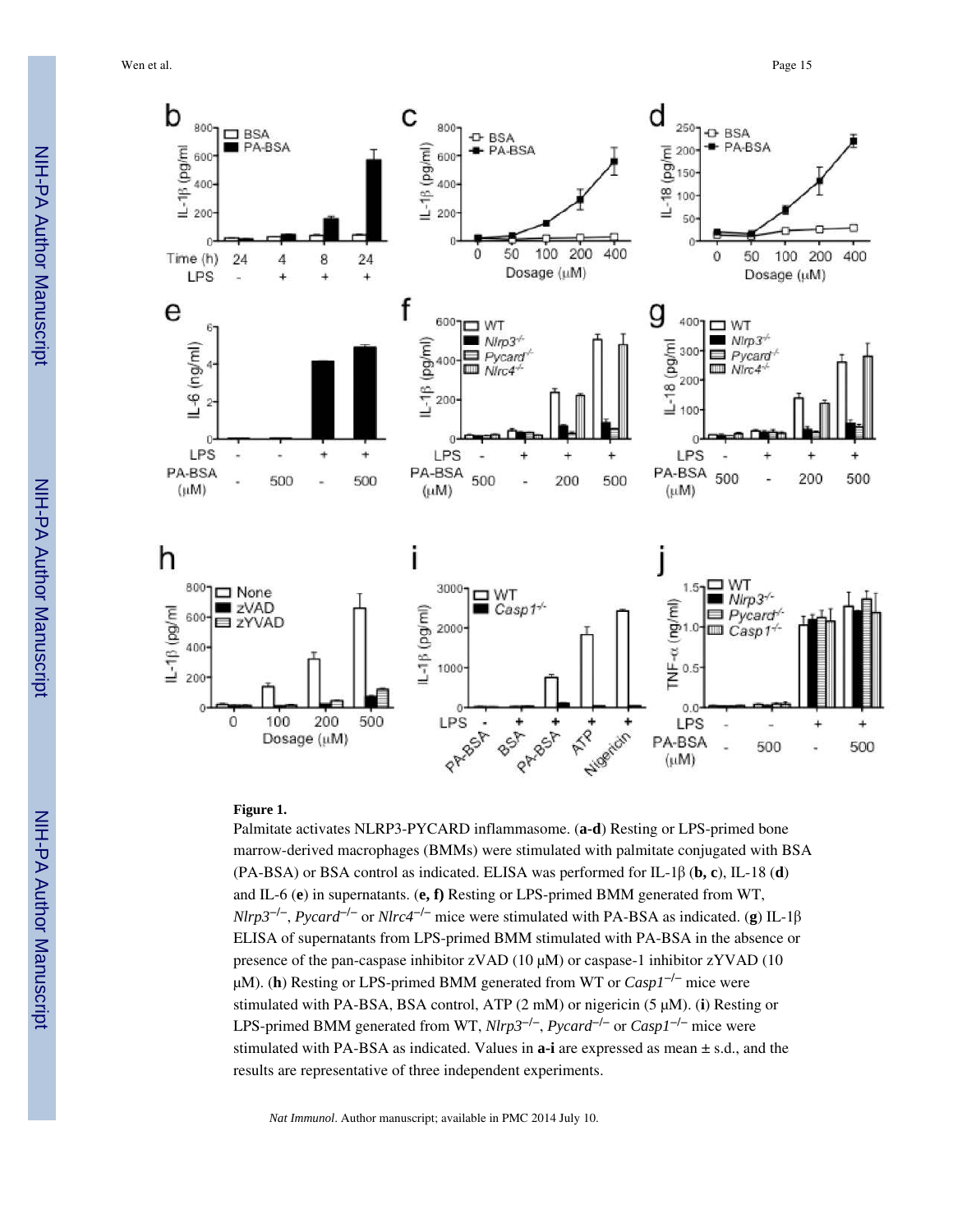

#### **Figure 2.**

Palmitate induces IL-1β and caspase-1 processing, which is dependent on NLRP3 and PYCARD. Resting or LPS-primed BMM generated from WT, *Nlrp3*−/−, *Pycard*−/− (**a**,) or *Nlrc4<sup>-/−</sup>* (**b**) mice were stimulated with PA-BSA (0.5 mM) as indicated. Immunoblotting for caspase-1 and IL-1β were performed in supernatants (Sup) and cell lysates (Lys) as indicated. Data are representative of two independent experiments.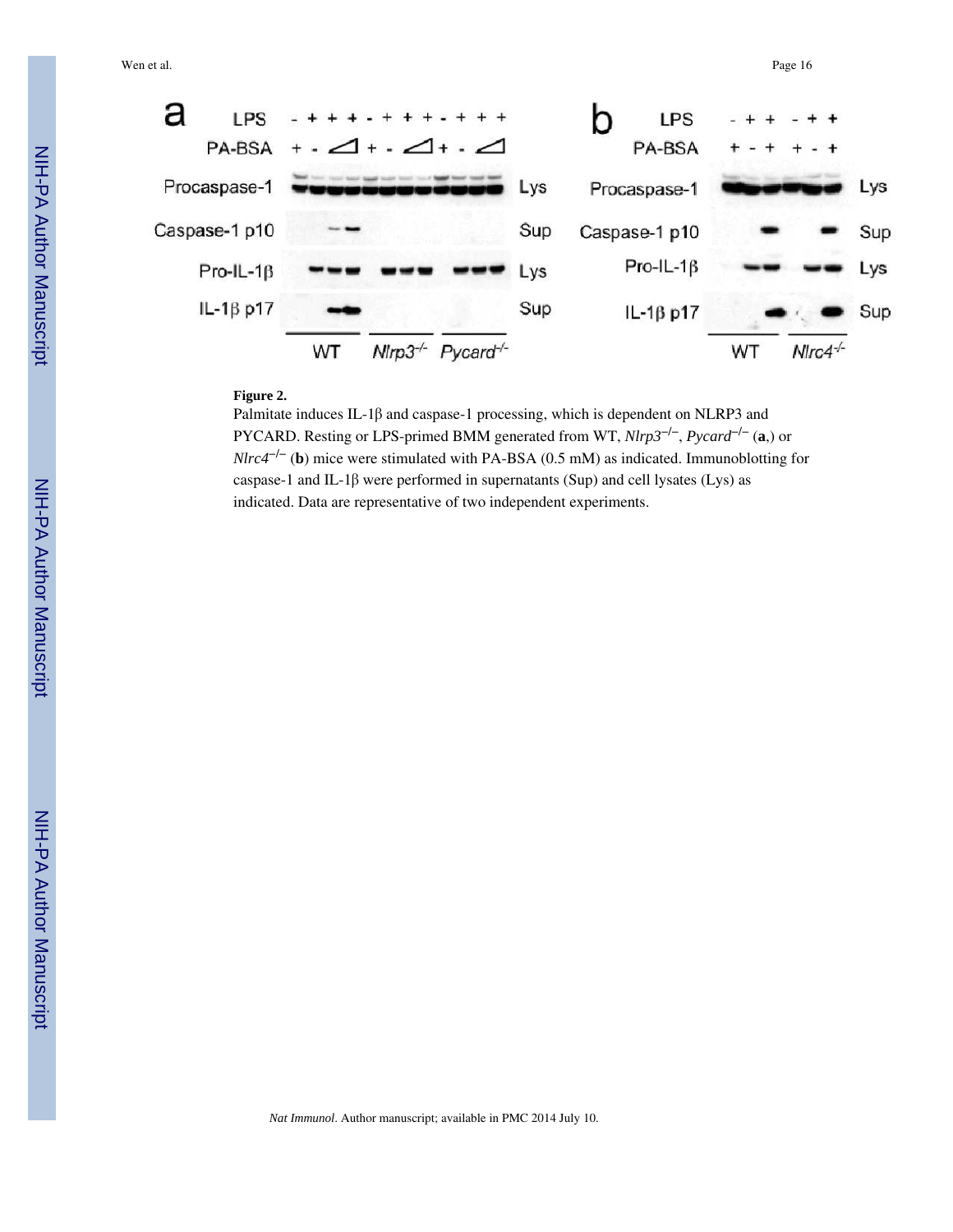

#### **Figure 3.**

Palmitate-induced inflammasome activation requires ROS. (**a**) LPS-primed BMMs were stimulated with PA-BSA (0.5 mM) in the absence or presence of ROS inhibitor APDC (50 μM). ROS production was determined by flow cytometry using the fluoroprobe dihydrorhodamine 123 (DHR). (**b, c**) LPS-primed BMM were stimulated with PA-BSA in the absence or presence of increasing concentrations of APDC as indicated. ELISA for IL-1β (**b**) and immunoblotting for caspase-1 p10 and IL-1β p17 (**c**) were performed. (**d**) Resting or LPS-primed BMM were stimulated with PA-BSA (0.5 mM) in the absence or presence of ROS inhibitors such as APDC (10 or 50 μM) and NAC (5 or 25 mM), or NAPDH oxidase inhibitor DPI (5 or 25 μM). ELISA for IL-1β was performed. In **a**, one of two independent experiments is shown. In each of **b-d**, the results are representative of three independent experiments.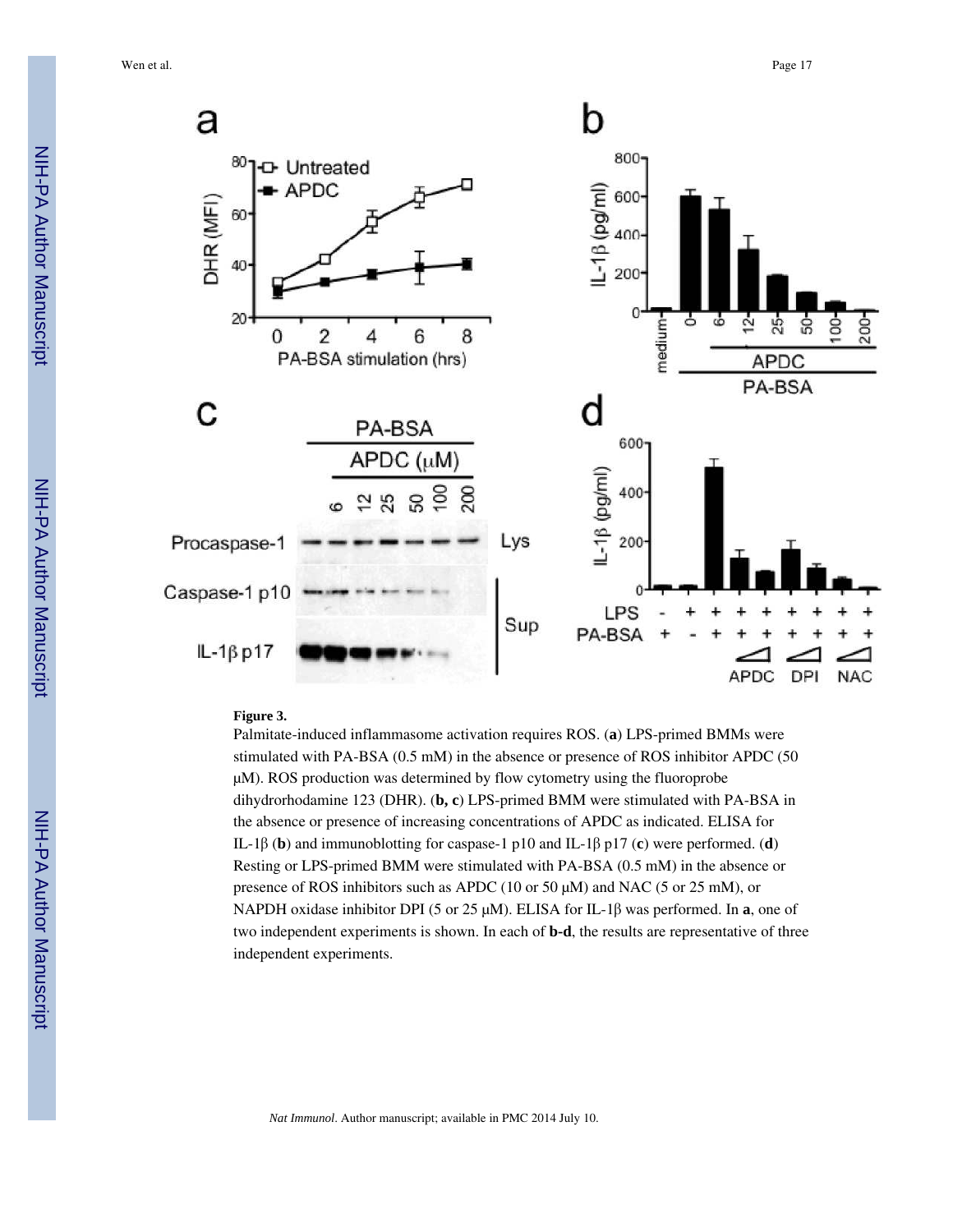

#### **Figure 4.**

Palmitate-induced inflammasome activation involves AMPK. (**a**) Resting or LPS-primed BMM were untreated or stimulated with PA-BSA (0.5 mM) for 24 hrs. Phospho- (Thr172) and total AMPK α subunit was determined by immunoblotting. (**b-e**) LPS-primed BMM were stimulated with PA-BSA (0.5 mM) in the absence or presence of AMPK agonist AICAR (100 μM). ROS production was determined using the fluoroprobe dihydrorhodamine 123 (DHR) (**b**). IL-1β (**c**) and IL-6 (**d**) in supernatants were measured by ELISA. Immunoblotting for caspase-1, IL-1β and AMPK signaling molecules were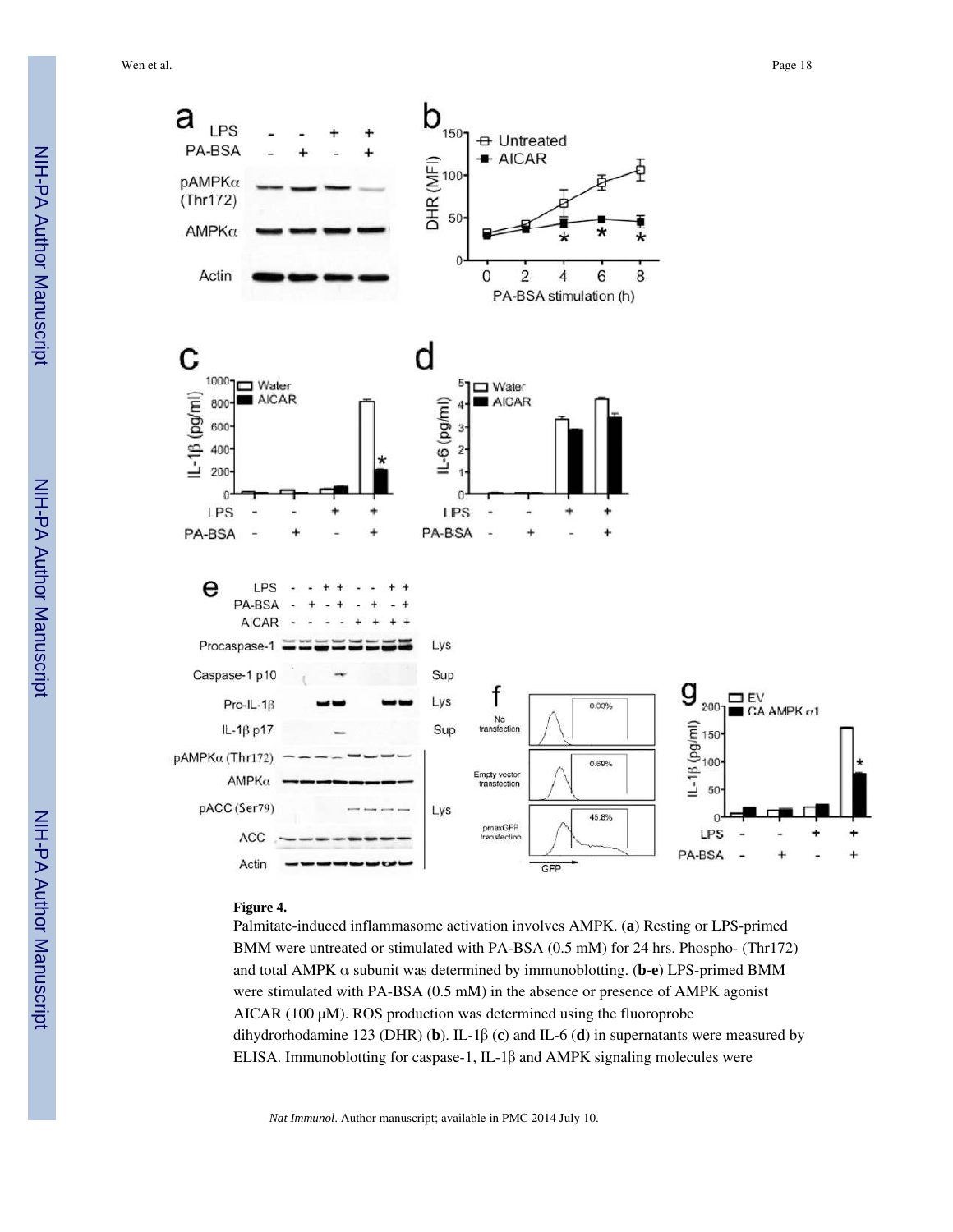performed (**e**). (**f, g**) BMM were transfected with empty vector (EV), or constitutively active (CA) AMPK α1 subunit. Sixteen hours later, the transfection efficiency was determined by flow cytometric analysis of GFP expression in macrophages cotransfected with CA α1 AMPK and pmaxGFP (**f**). Cells were stimulated with PA-BSA (0.5 mM) for 24 hrs. ELISA was performed for IL-1β in supernatants (**g**). In each of **a, b** and **f**, one of two independent experiments is shown. In each of **c-e** and **g**, the results are representative of three independent experiments.  $* P \le 0.05$ , versus controls.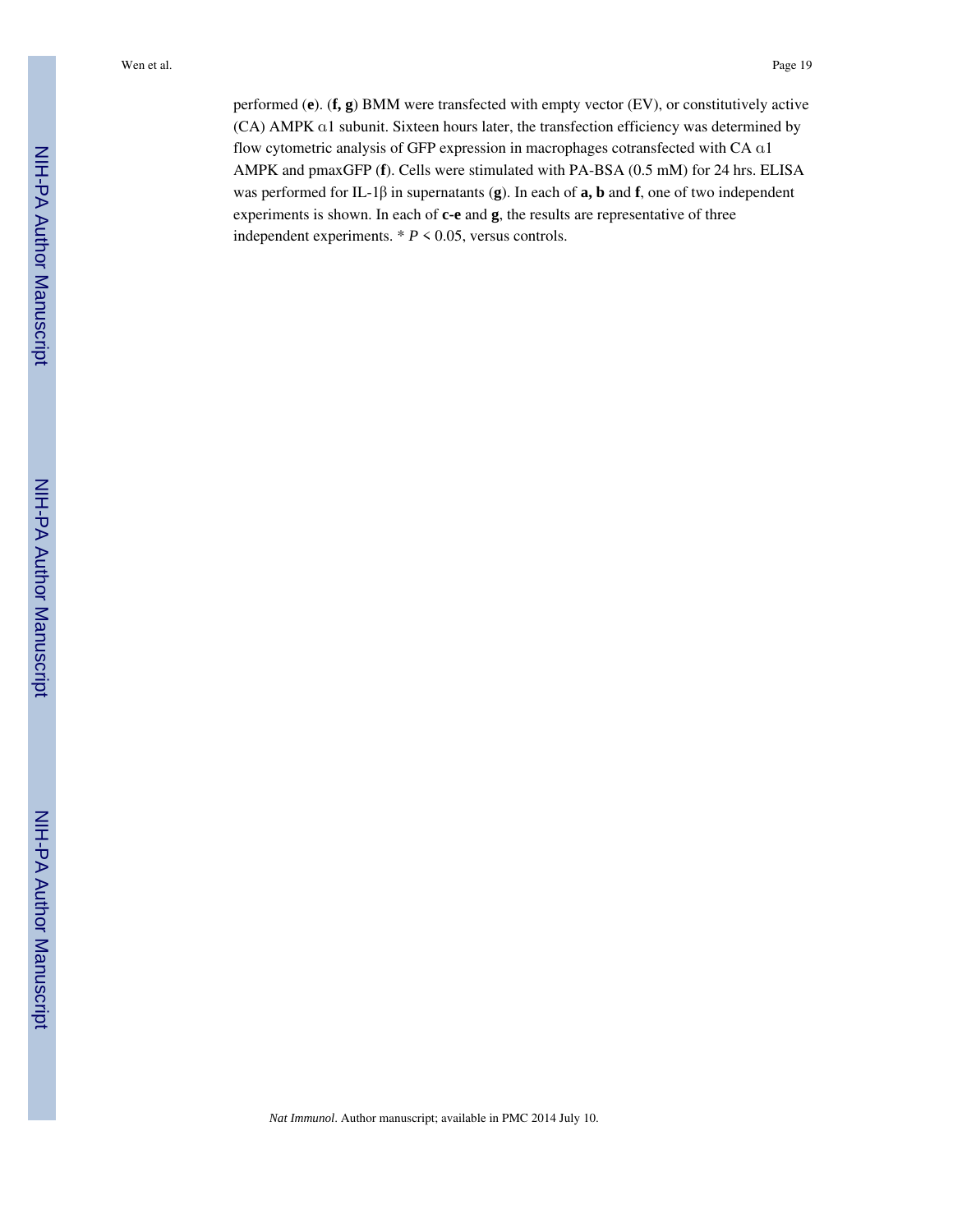

#### **Figure 5.**

Palmitate-induced AMPK inactivation leads to defective autophagy and the generation of mitochondrial ROS. (**a**) BMMs were pretreated with LPS (200 ng/ml) for 3 hrs, followed by PA-BSA (0.5 mM) treatment for 24 hrs in the absence or presence of chloroquine (50 μM). Immunoblotting for AMPK activation (AMPKα pThr172) and LC3B were performed. Densitometric analysis was performed to quantify LC3B-II to actin ratio. (**b, c**) BMMs were pretreated with LPS for 3 hrs, followed by PA-BSA treatment for 24 hrs in the absence or presence of AICAR (100 μM). Cells were fixed and stained for LC3B (**b**). Quantitation of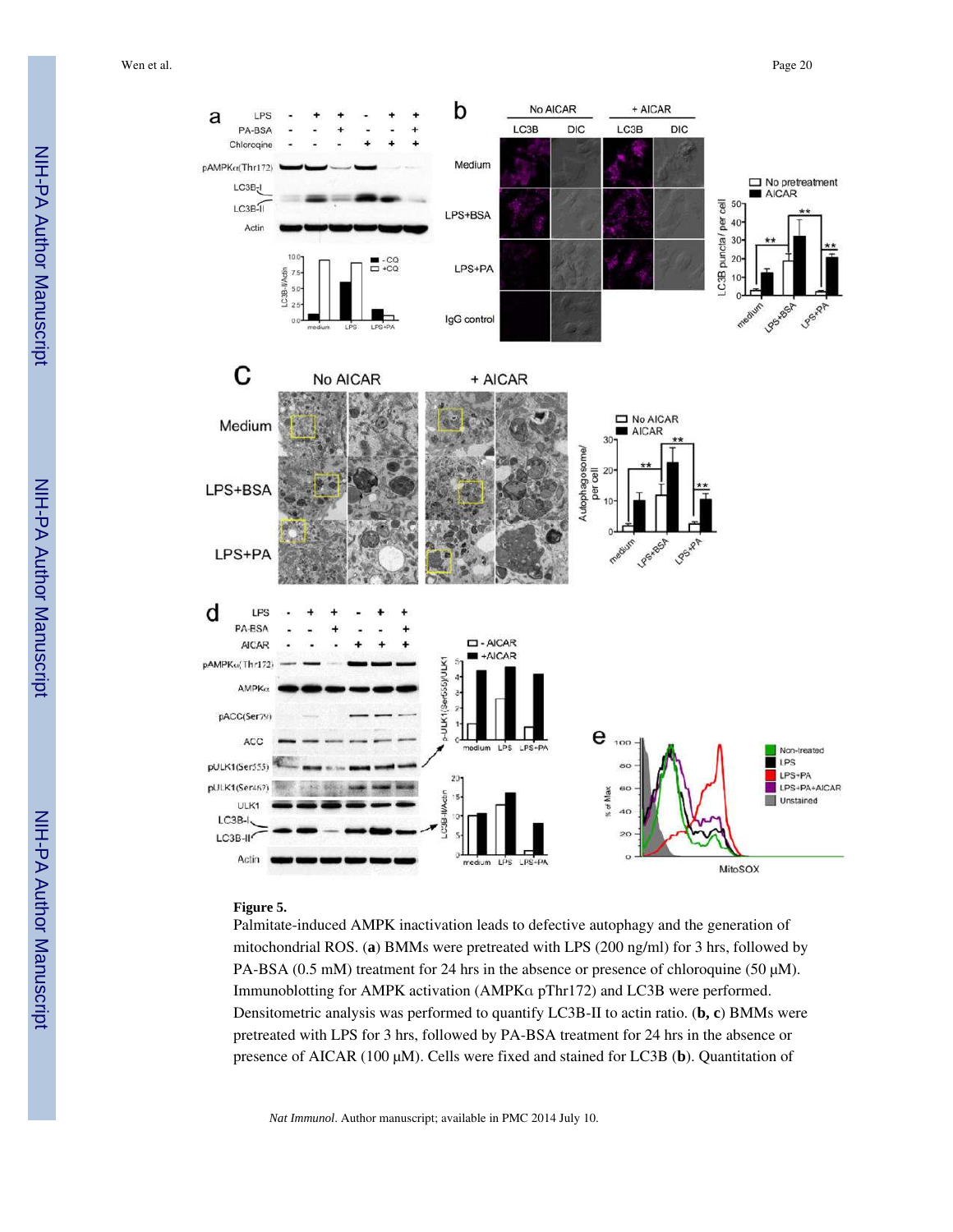autophagosomes was performed by counting LC3B puncta in 100 cells. Cells were fixed and examined by transmission electron microscopy for autophagosmes (**c**). Quantitation is based on counting autophagosomes in 10 cells per treatment. (**d, e**) BMMs were stimulated as indicated. Immunoblotting were performed. Densitometric analysis was performed to quantify LC3B-II/actin and ULK1 species (**d**). Mitochondrial ROS production was determined using the MitoSOX fluorescence indicator (**e**). In each of **a** and **e**, one of three independent experiments is shown. In each of **b** and **d**, one of two independent experiments is shown.  $* P \leq 0.05$ , versus controls.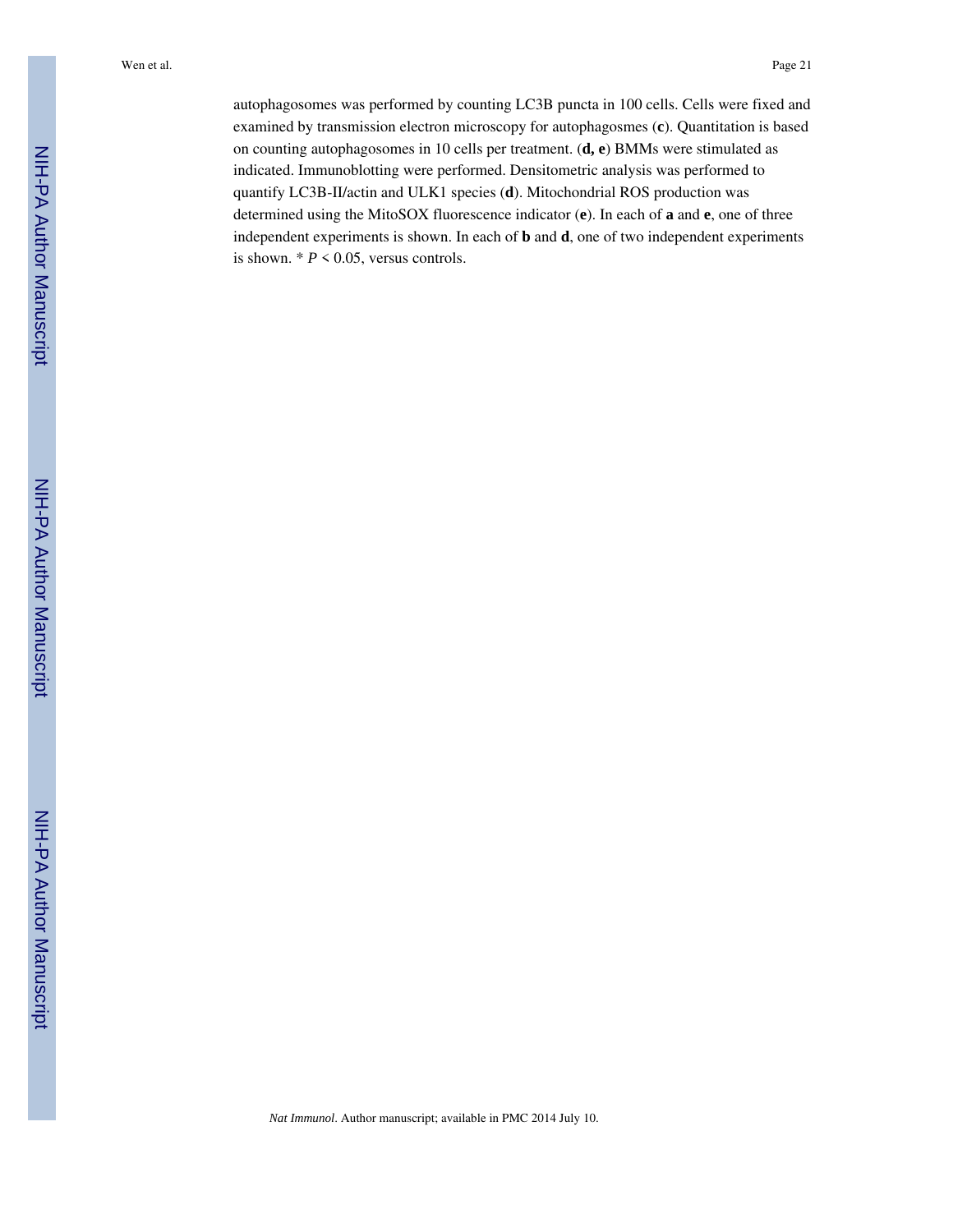

### **Figure 6.**

Inflammasome-generated IL-1β inhibits insulin signaling *in vitro*. (**a, b**) FL83B mouse liver cells were pretreated with mouse recombinant IL-1β (2 ng/ml) (**a**) or TNF (2 ng/ml) (**b**) for 24 hrs, then stimulated with insulin (200 nM) for 10 min. Phospho-Akt (Ser473) was determined by flow cytometry with quantification shown in the graph at left (**a**). Phospho-Akt (Ser473) was determined by immunoblotting (**b**). (**c**) FL83B mouse liver cells were treated with either IL-1β or TNF for 24 hrs. Phospho-IRS1 (Ser307) was determined by immunoblotting. (**d-f**) FL83B cells (**d, e**) or WT primary hepatocytes (**f**) were pretreated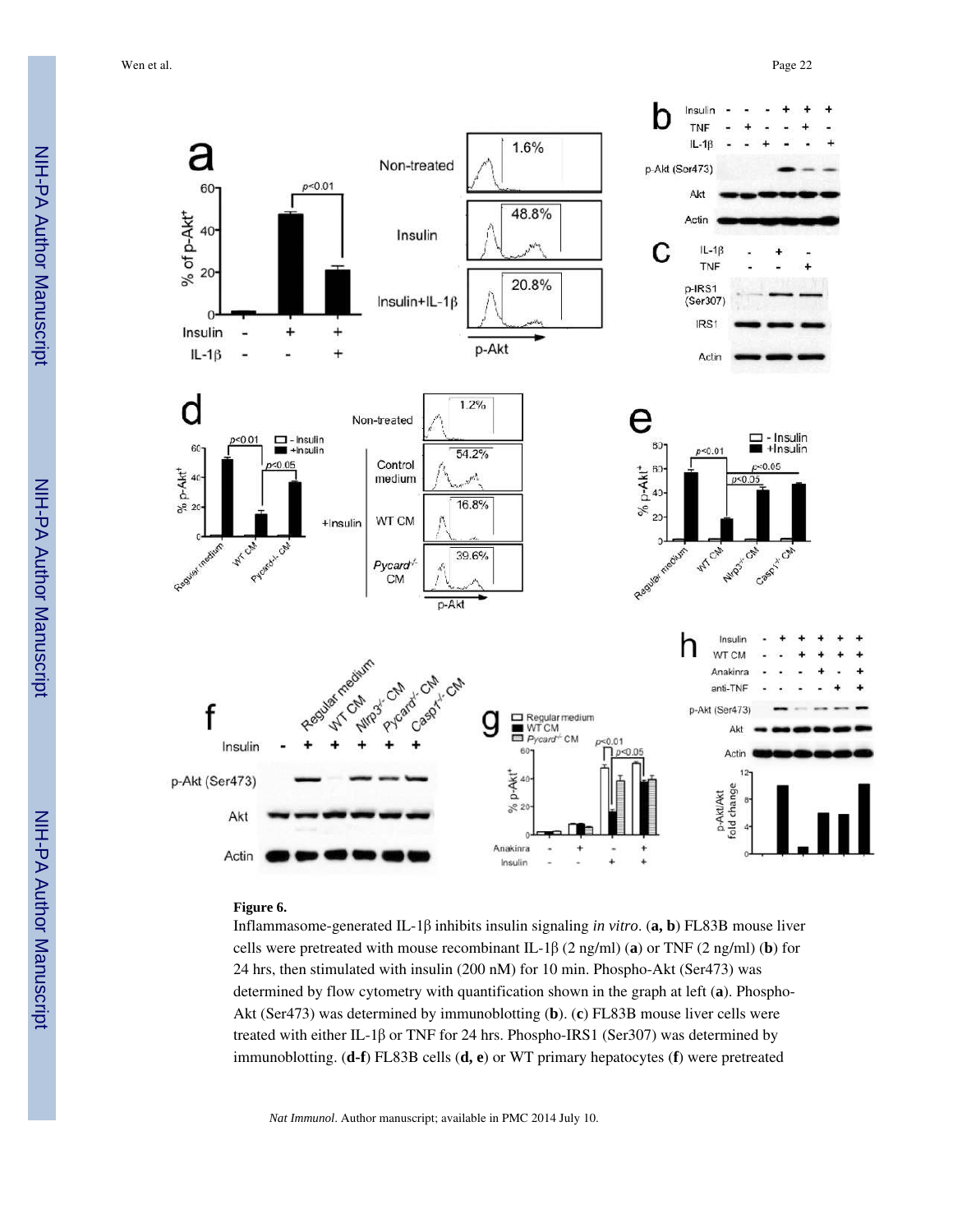with conditioned medium (CM) generated from WT, *Pycard*−/− (**d**), *Nlrp3*−/− or *Casp1*−/− (**e**) macrophages for 24 hrs, then stimulated with insulin. (**g**) FL83B cells were pretreated with WT or *Pycard<sup>-/−</sup>* CM in the absence or presence of IL-1R antagonist anakinra (1 μg/ml) for 24 hrs, then stimulated with insulin. (**h**) FL83B cells were pretreated with WT CM in the absence or presence of either IL-1R antagonist anakinra or neutralizing anti-TNF antibody. Phospho-Akt (Ser473) was analyzed by immunoblotting and quantified by densitometric analysis. The results shown are representative of three independent experiments and are expressed as mean ± s.d..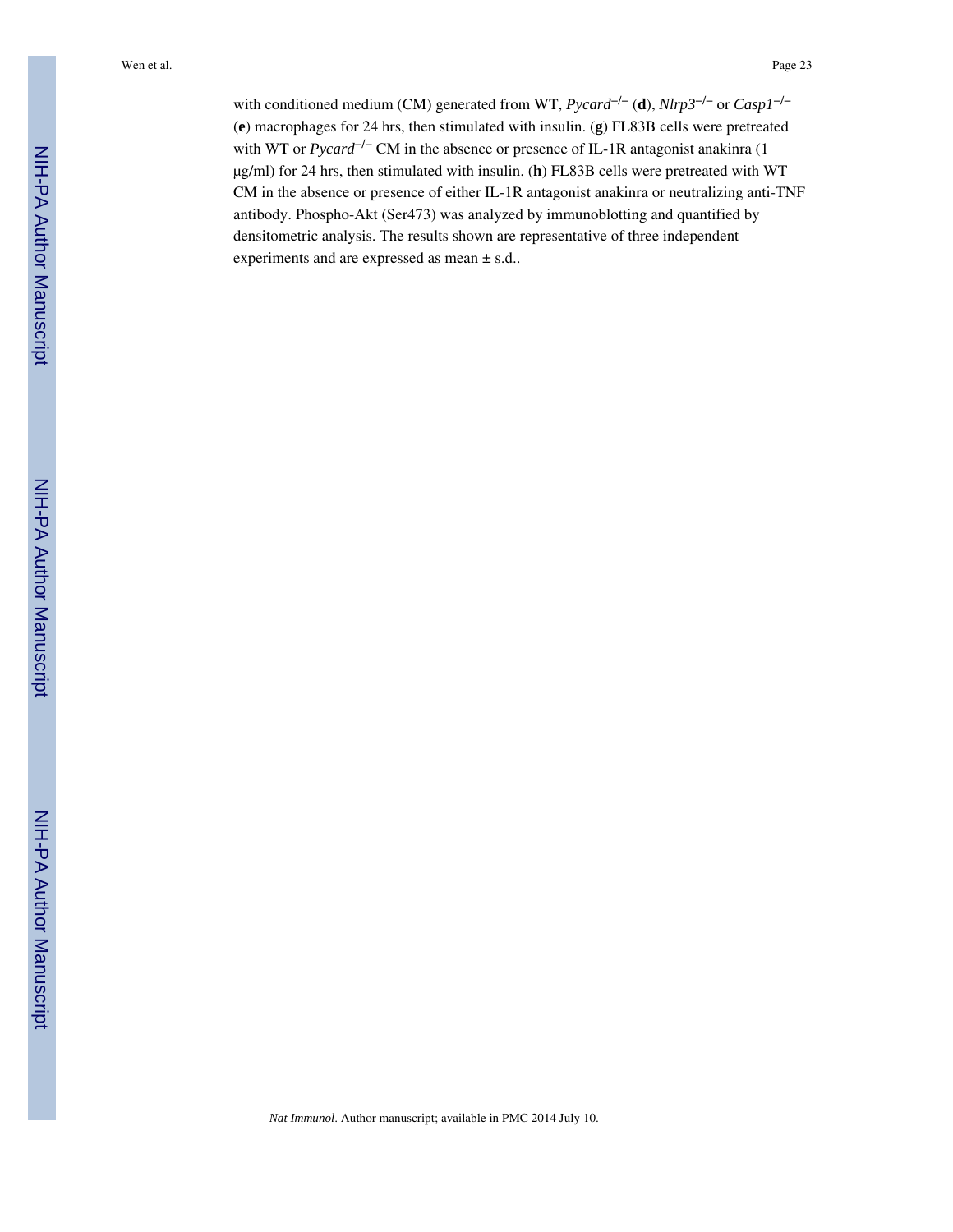Wen et al. Page 24



#### **Figure 7.**

IL-1β and TNF cooperatively mediate insulin resistance *in vivo*. (**a**) Eight-week old male C57BL/6 mice were intraperitoneally injected with saline or mouse recombinant IL-1 $\beta$  (1 μg/kg). Insulin tolerance test (ITT) was performed at 2 hrs after IL-1β injection. (**b**) ITT in WT mice on regular diet (RD) or high-fat diet (HFD) for 12 weeks, or *Il1b<sup>-/−</sup>* mice on HFD for 12 weeks. (**c, d**) Recombinant mouse IL-1β was administrated into WT and *Tnfa*−/− mice (n=5 for each group). ITT was performed at 2 hrs after IL-1β injection (**c**). Serum levels of IL-1β (**d, left**) and TNF (**d, right**) at 2 hrs after IL-1β injection were determined by ELISA. One of two independent experiments is shown (mean  $\pm$  s.d.). \* *P* < 0.05, versus controls.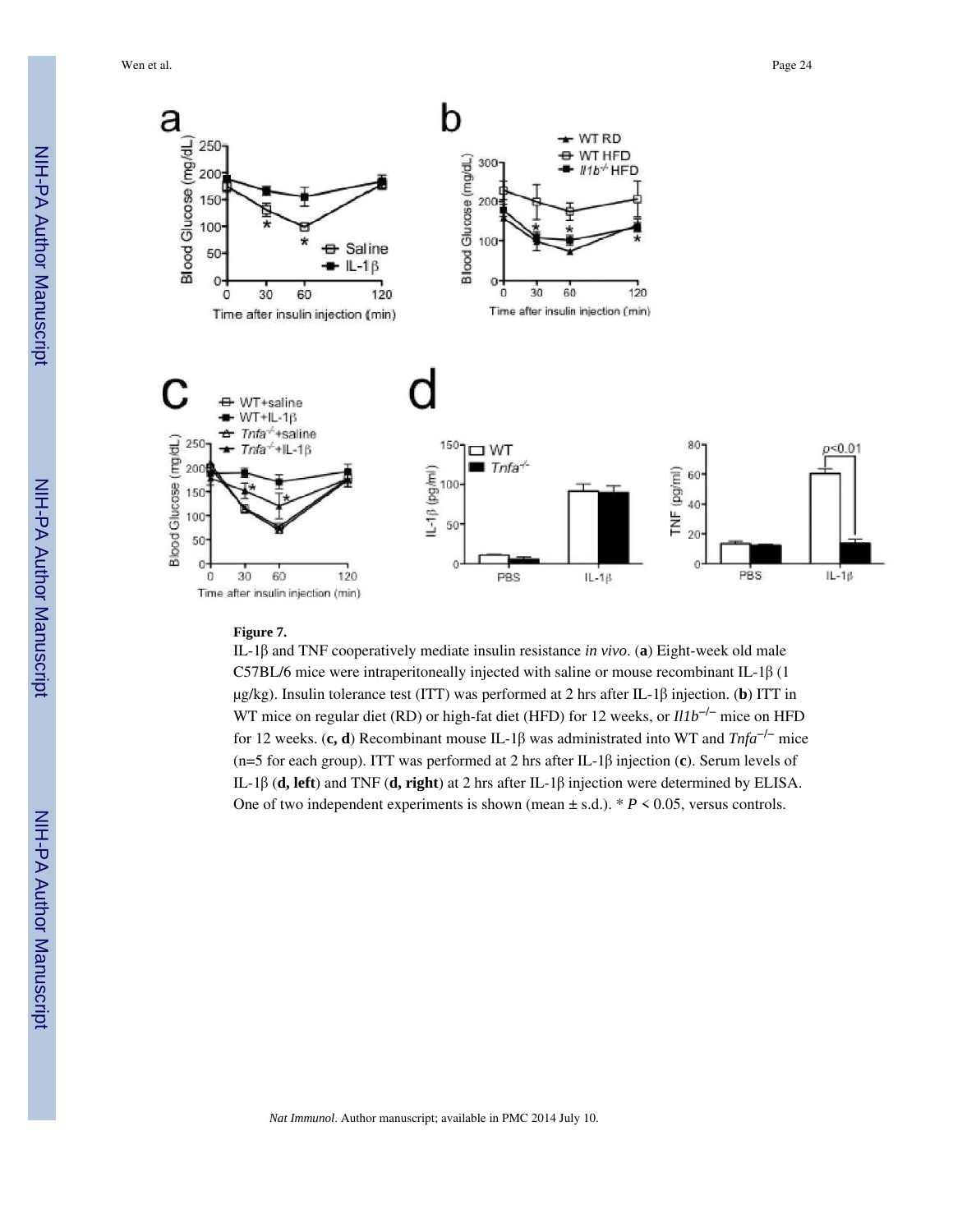

#### **Figure 8.**

The NLRP3-PYCARD inflammasome promotes insulin resistance *in vivo*. (**a**) Blood glucose and insulin levels were measured in WT (n=6),  $Nlrp3^{-/-}$  (n=5) or  $Pycard^{-/-}$  (n=6) mice under fasting or re-fed conditions after HFD feeding for 12 weeks. (**b-e**) Glucose tolerance test (GTT) (**b, d**) and insulin tolerance test (ITT) (**c, e**) were performed for WT, *Nlrp3*−/− (**b, c**) and *Pycard*−/− (**d, e**) mice on HFD for 12 weeks. (**f**) GTT was conducted on the indicated bone marrow chimeric mice on HFD for 12 weeks. (**g, h**) Insulin-stimulated phosphorylation of IRβ, IRS1 and Akt (Ser473) in liver tissues of individual WT and *Pycard*−/− mice (**g**), and